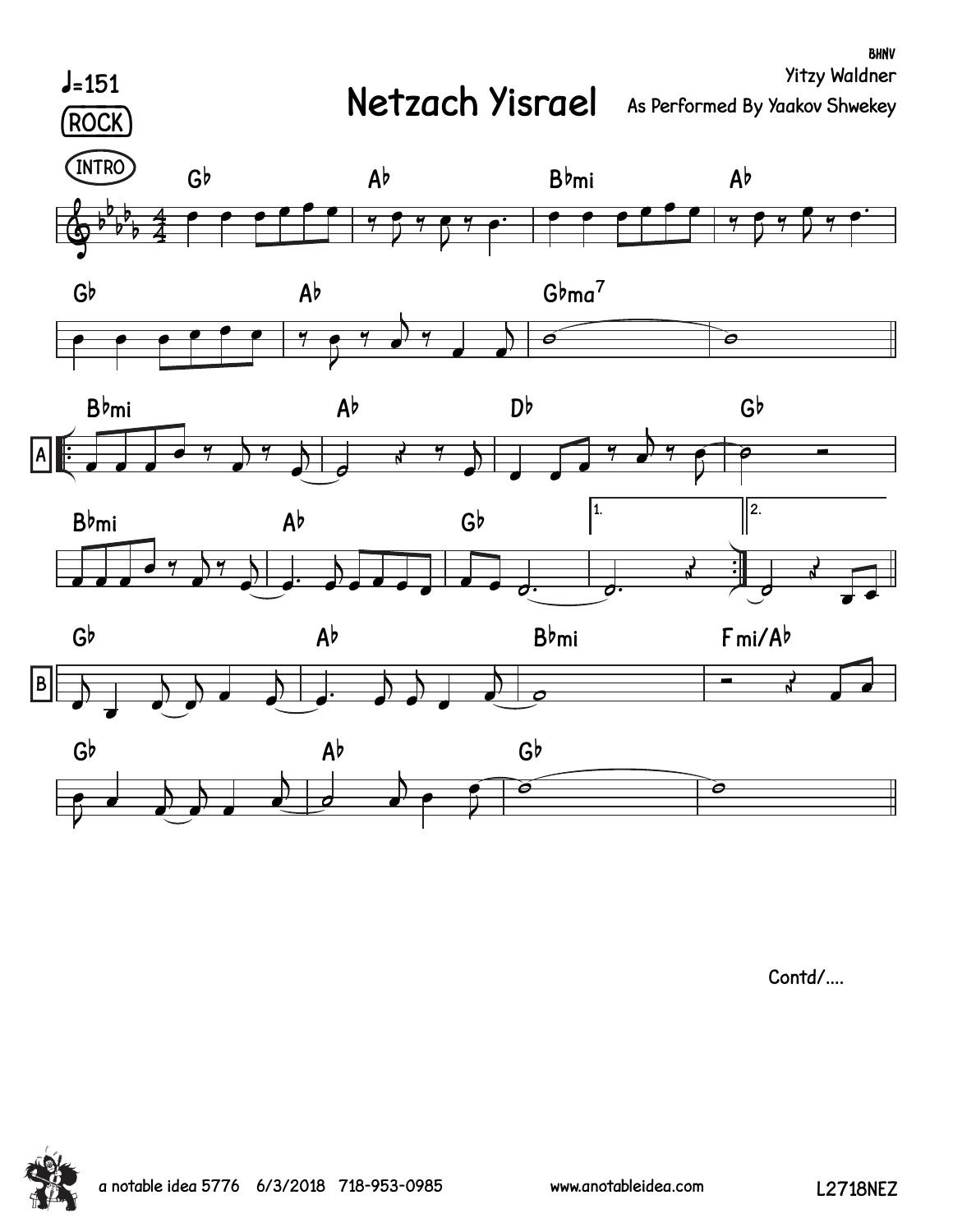Yitzy Waldner/Miriam Israeli

















Contd/.....

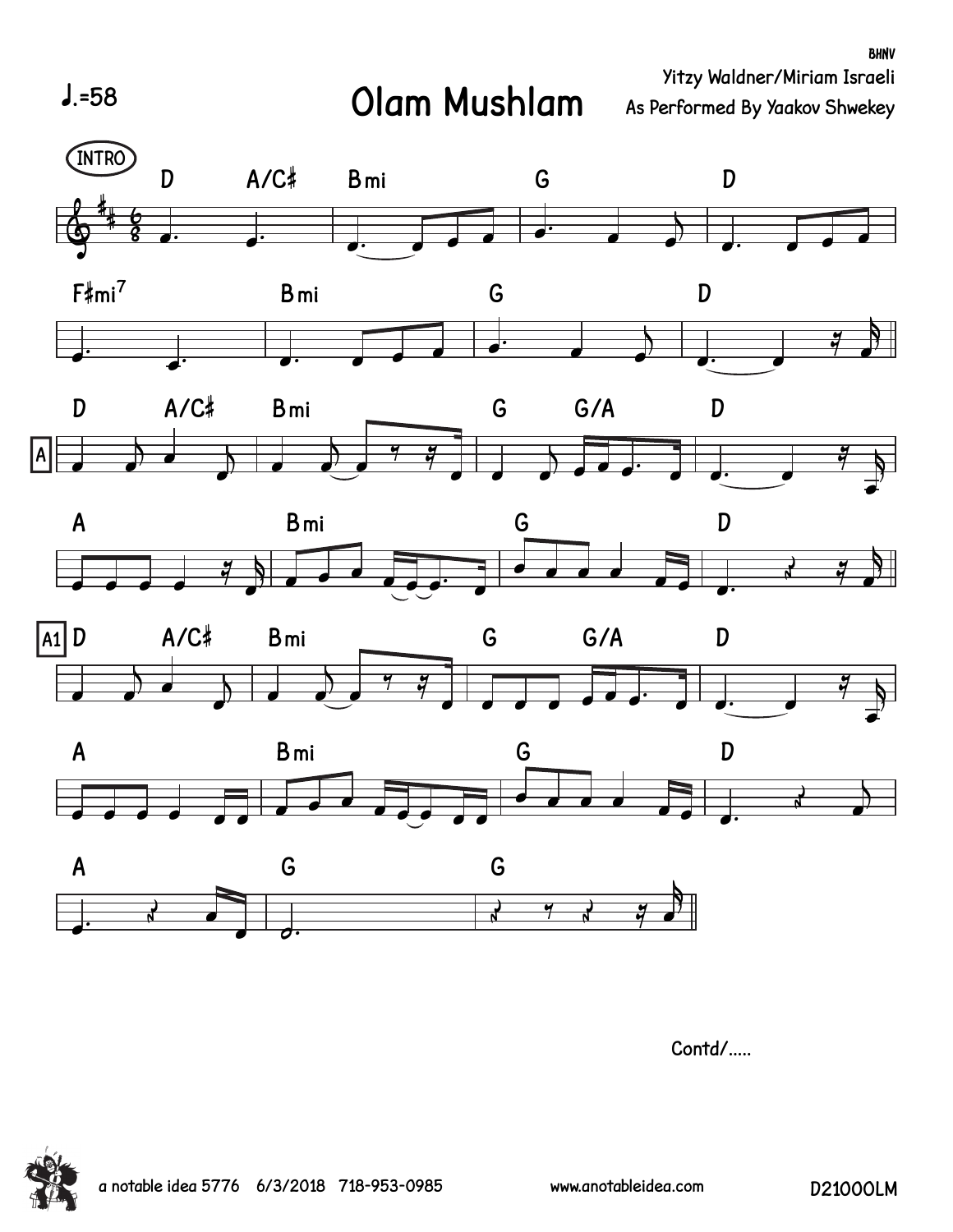..... Olam Mushlam/Contd.



 $-2-$ 









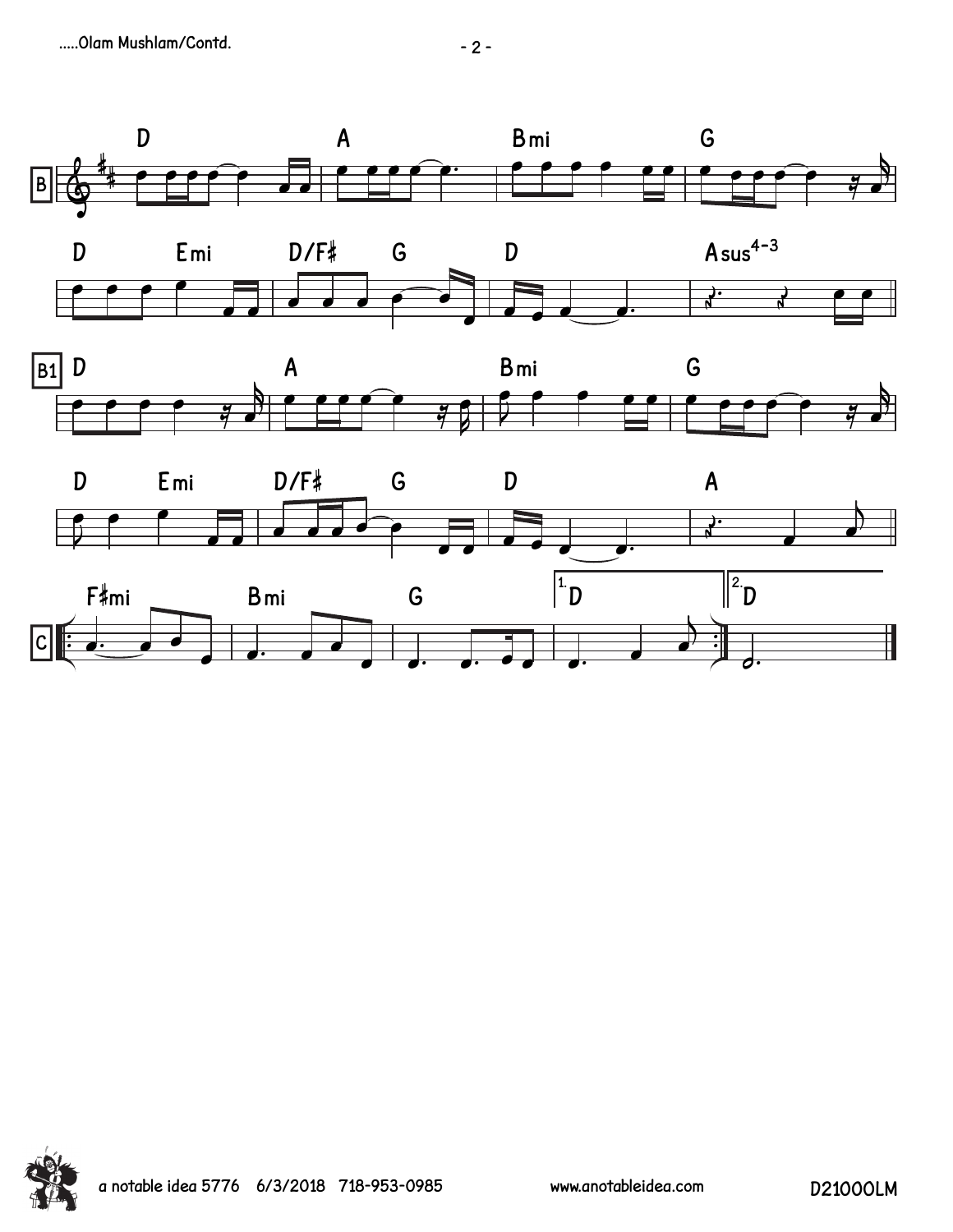**BHNV** Yitzy Waldner/Miriam Israeli















Contd/.....



a notable idea 5776 6/3/2018 718-953-0985 www.anotableidea.com D2100OLM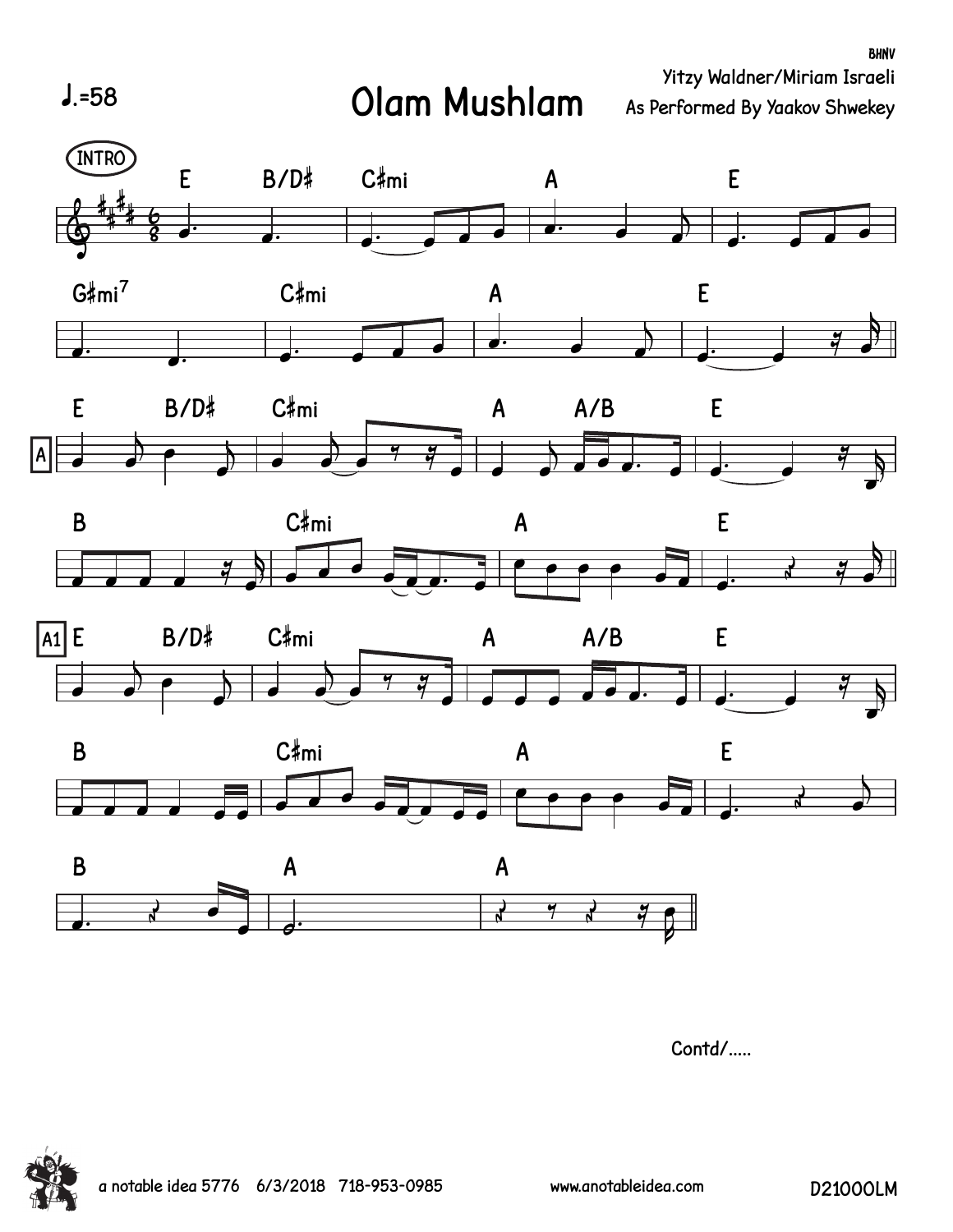..... Olam Mushlam/Contd.



 $-2-$ 











a notable idea 5776 6/3/2018 718-953-0985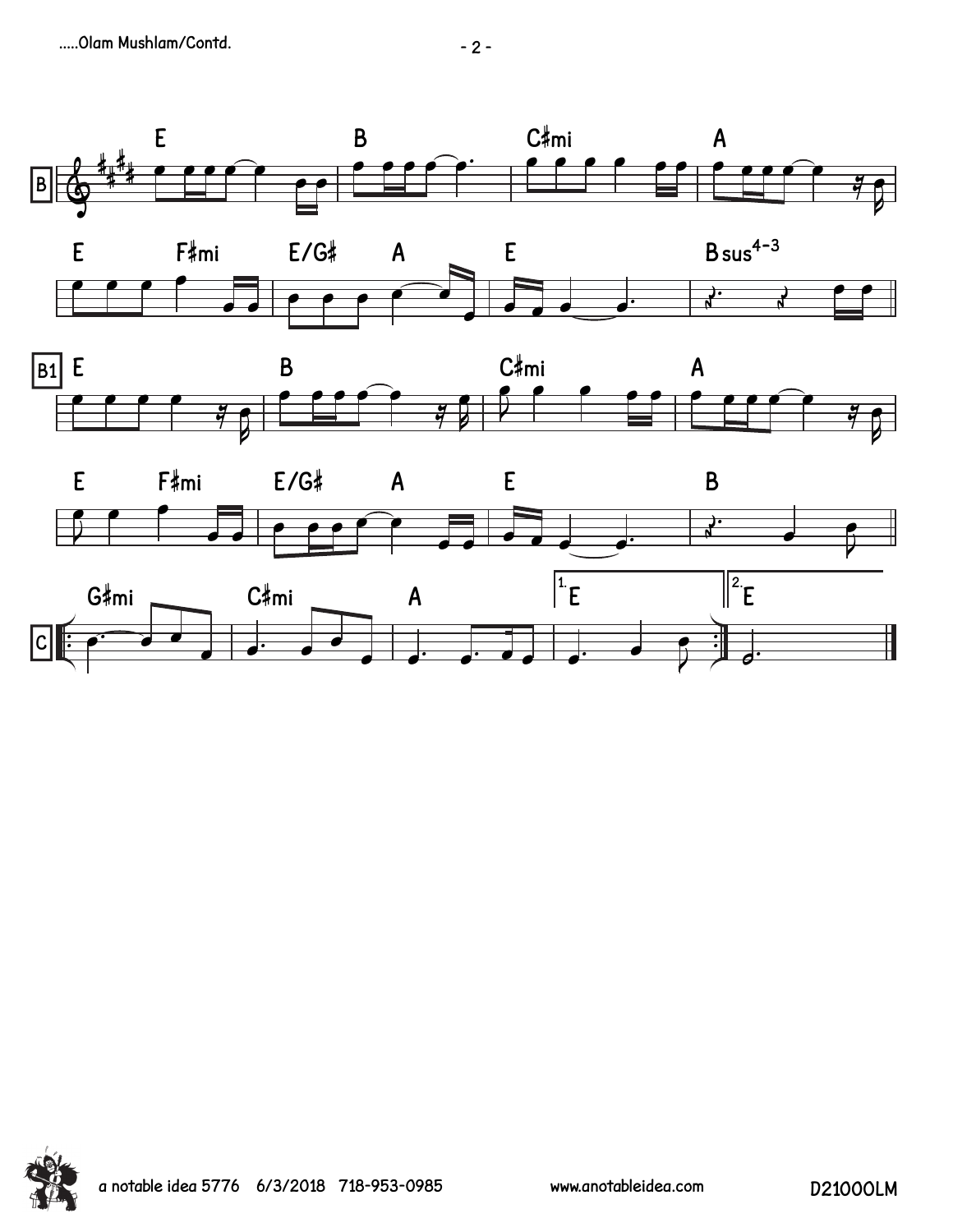Yitzy Waldner/Miriam Israeli

















Contd/.....

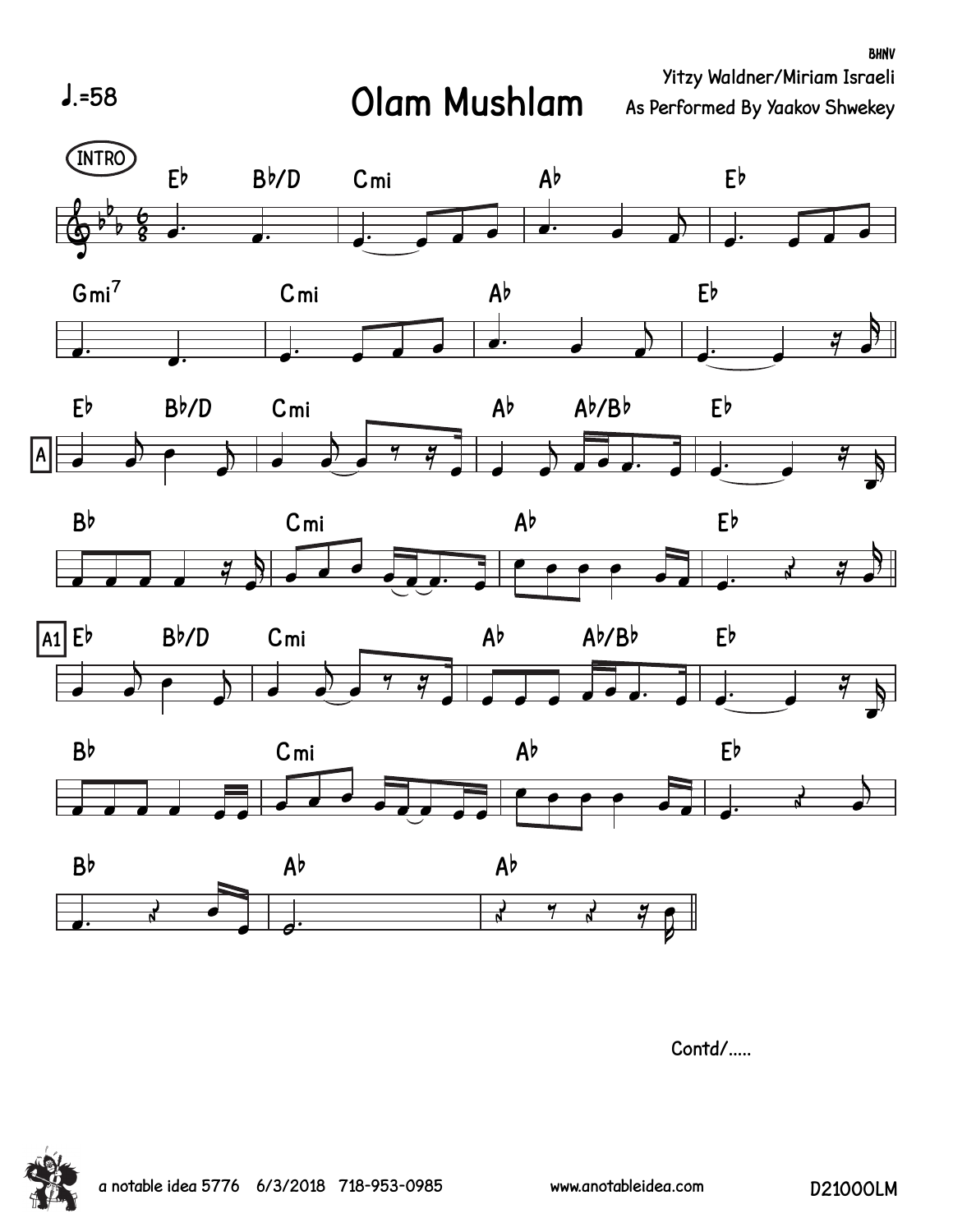

 $-2-$ 







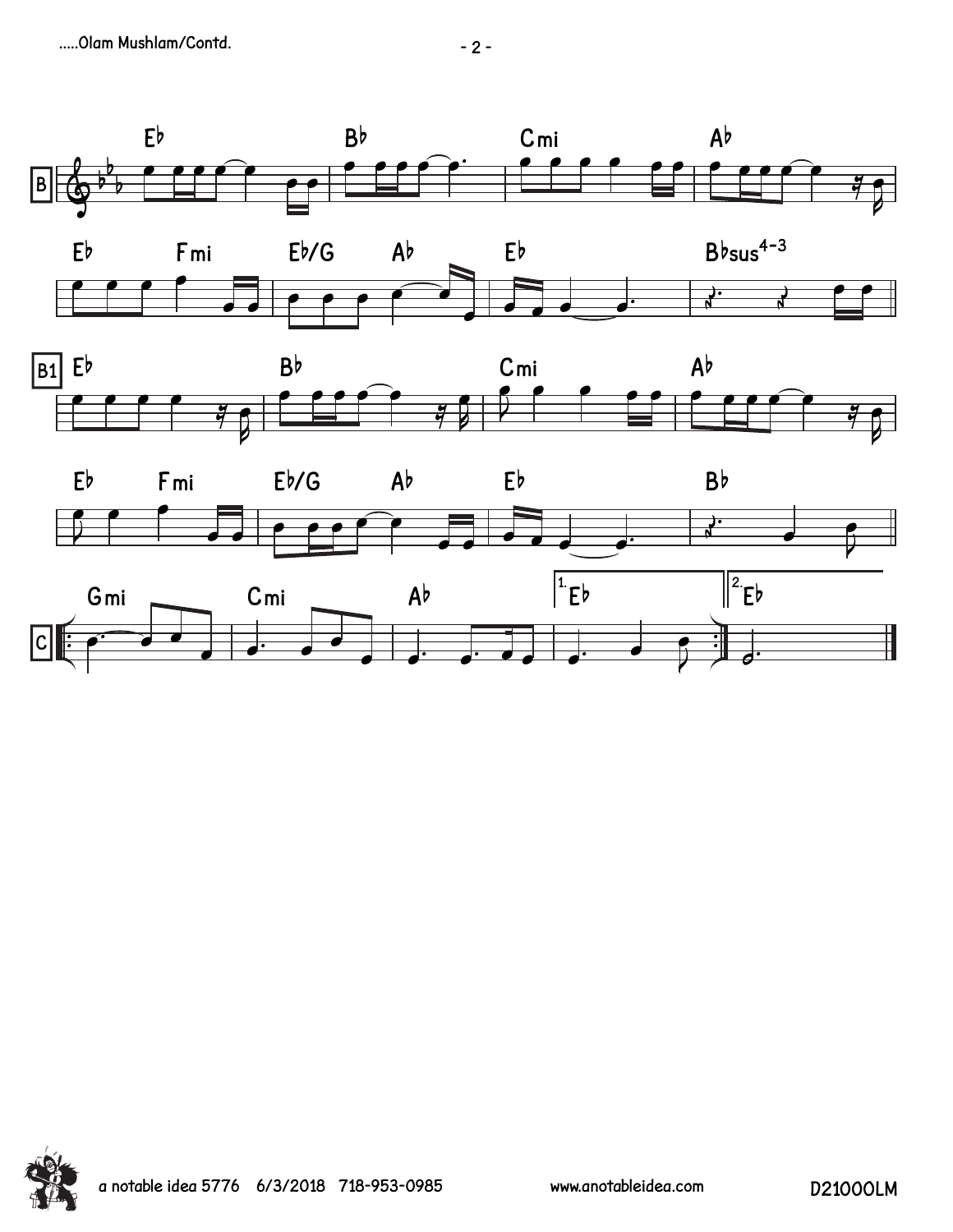













Contd/....

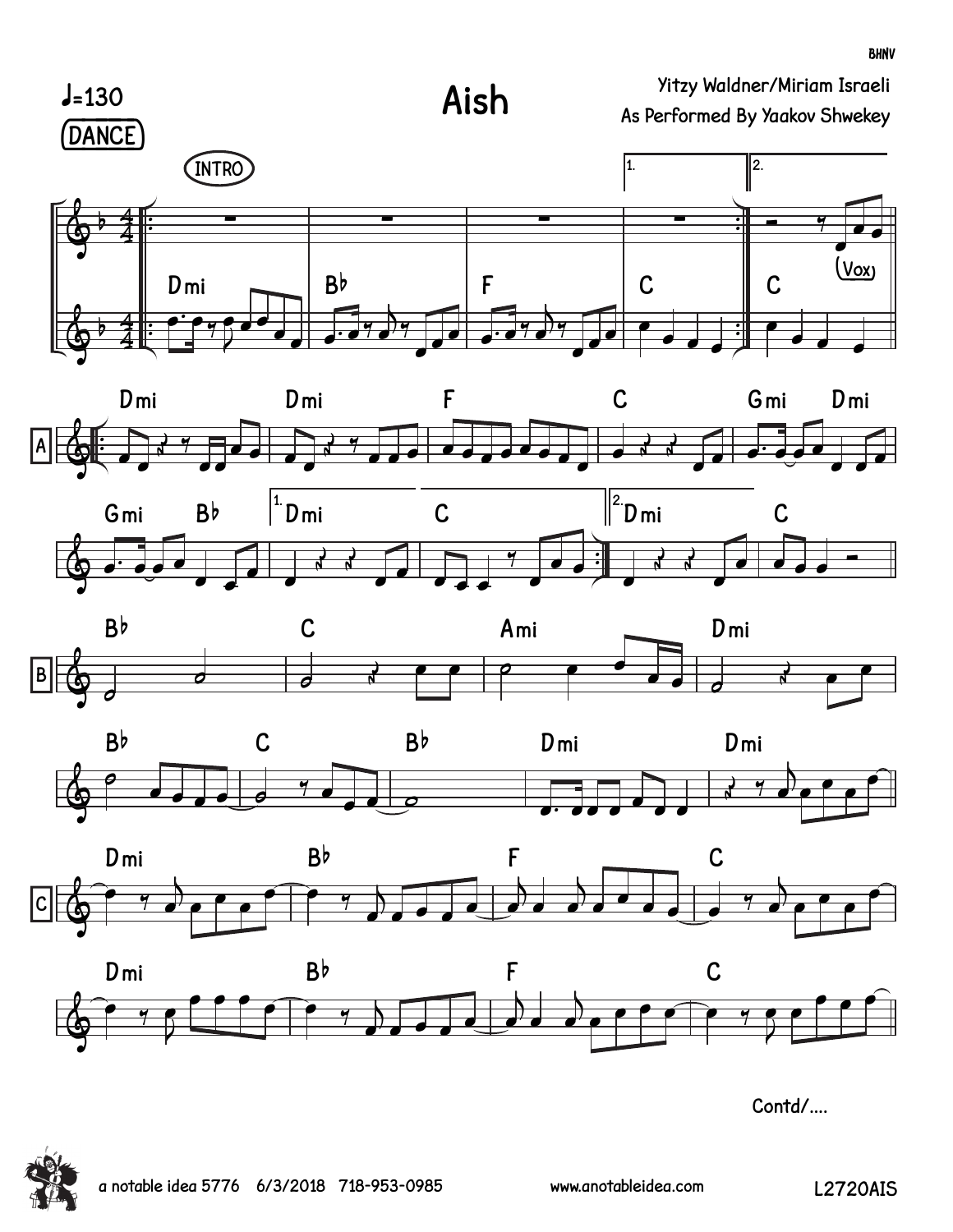$(\underline{Instr.})$ 





**L2720AIS**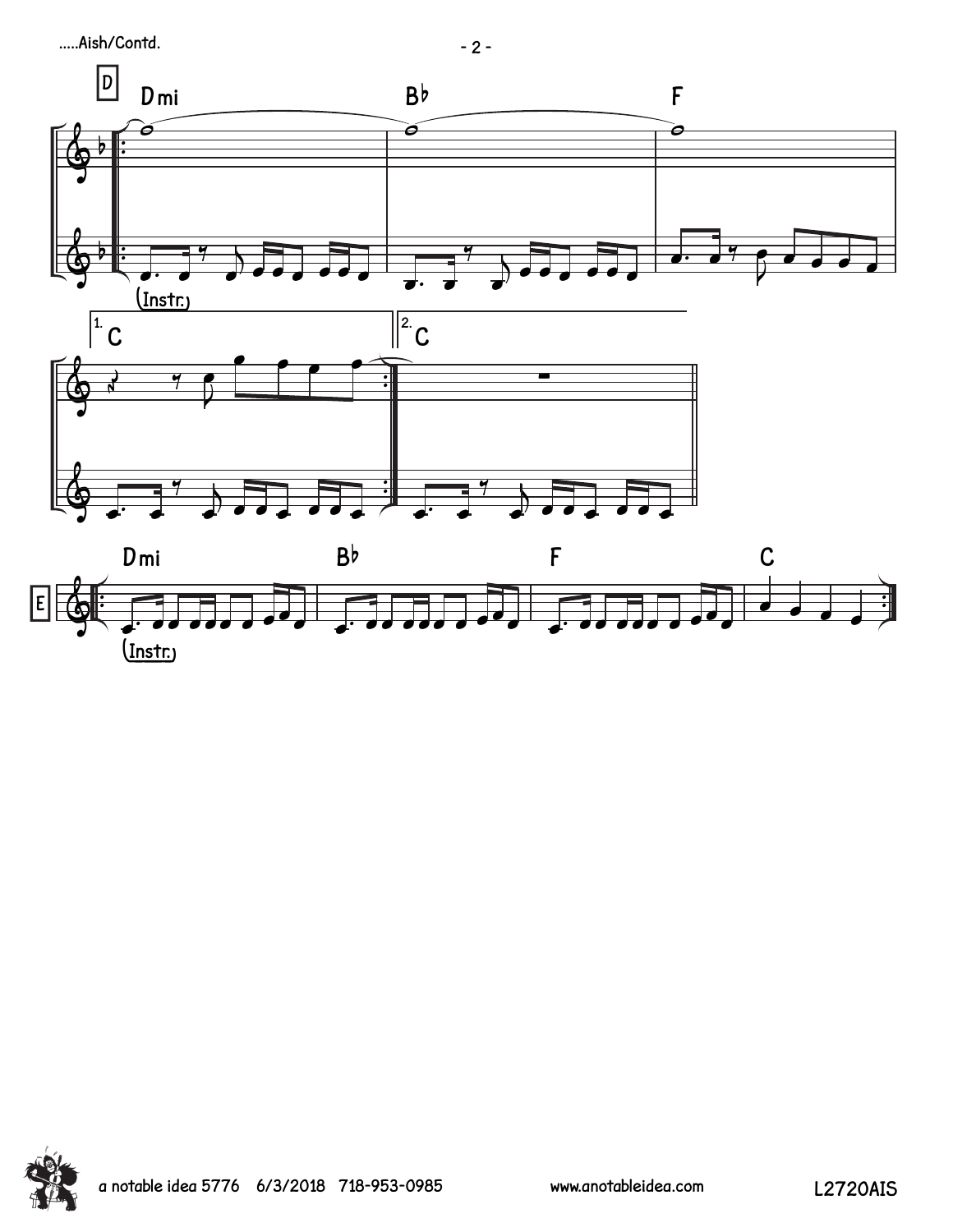













Contd/....

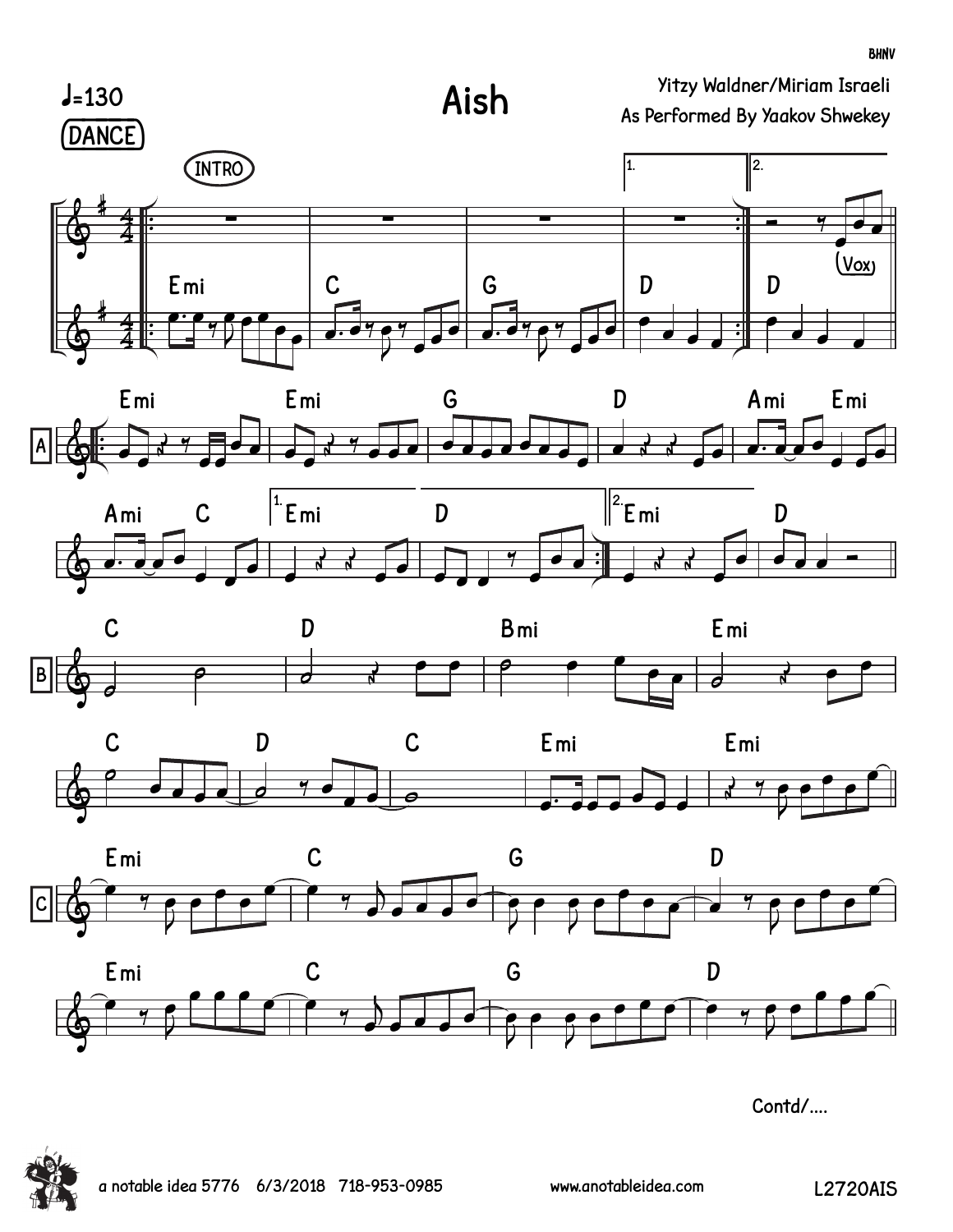





a notable idea 5776 6/3/2018 718-953-0985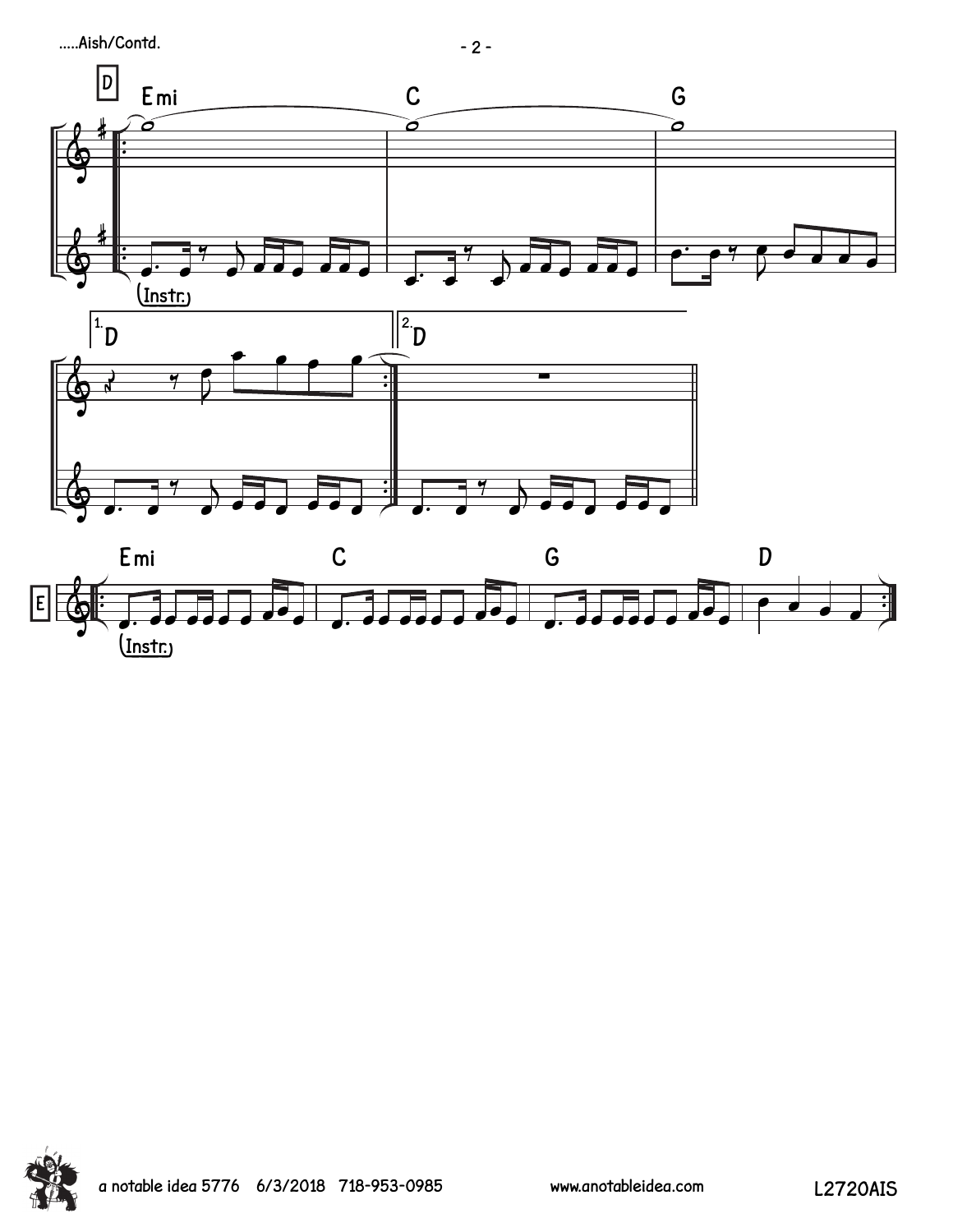











Contd/....

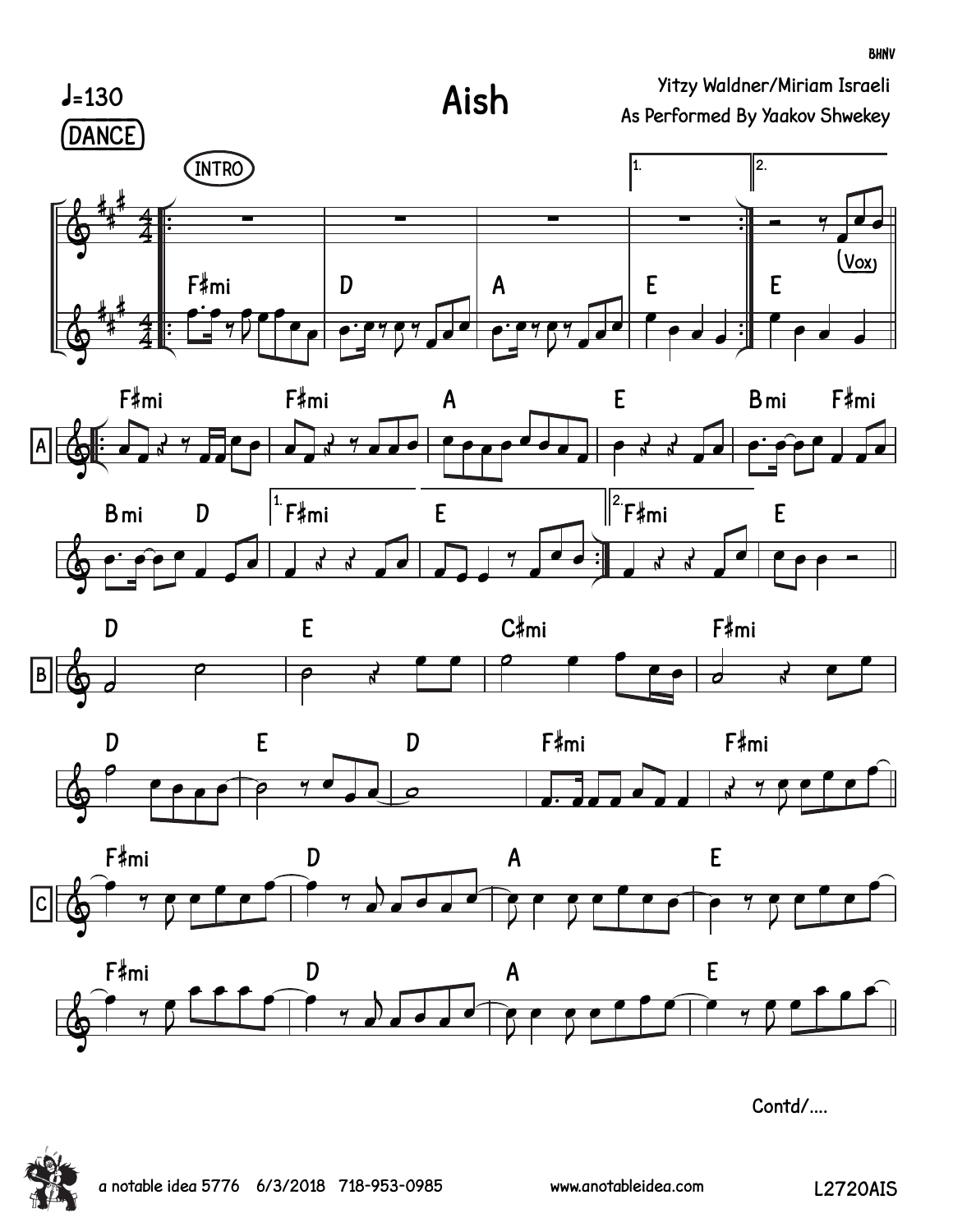







a notable idea 5776 6/3/2018 718-953-0985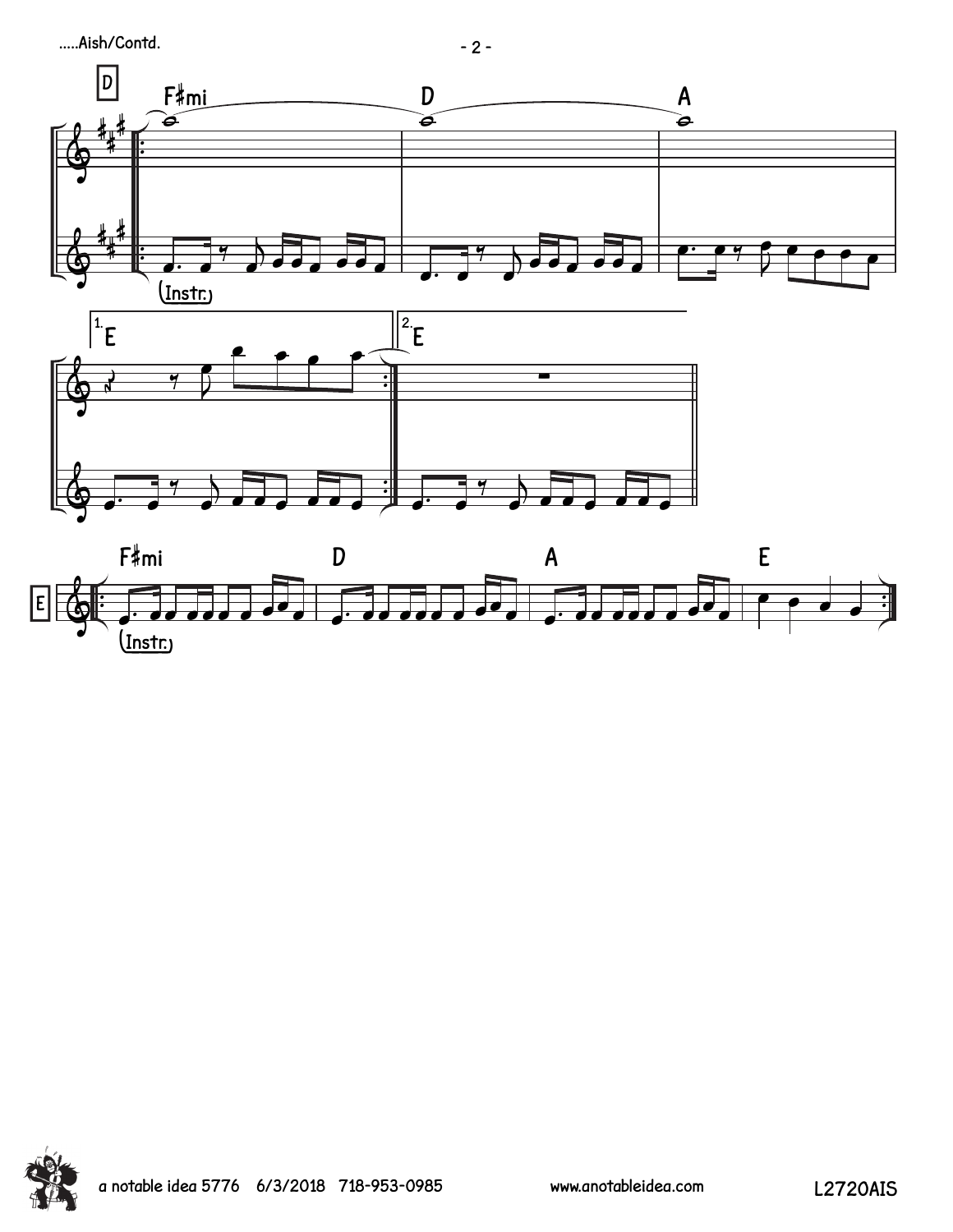











Contd/....

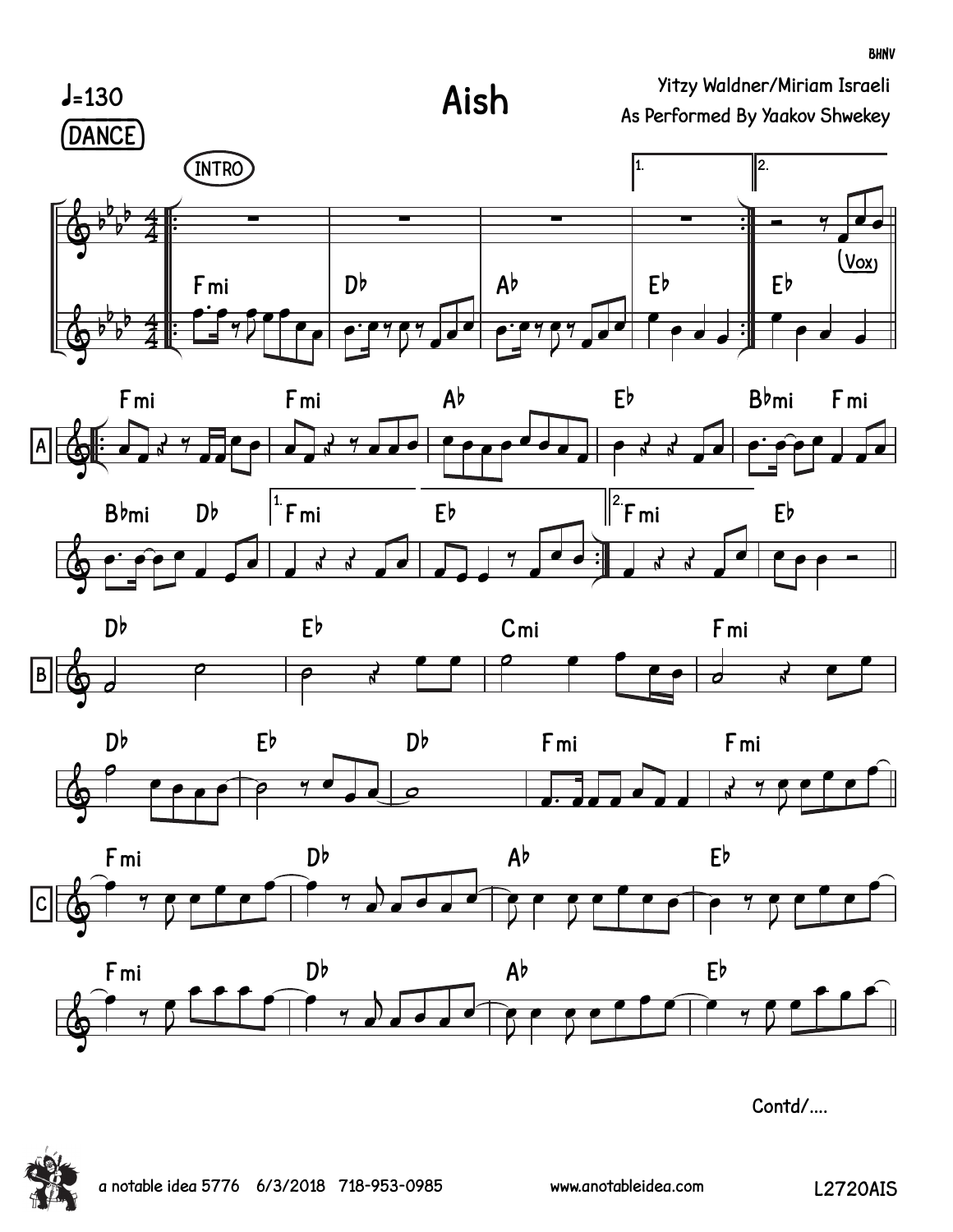







a notable idea 5776 6/3/2018 718-953-0985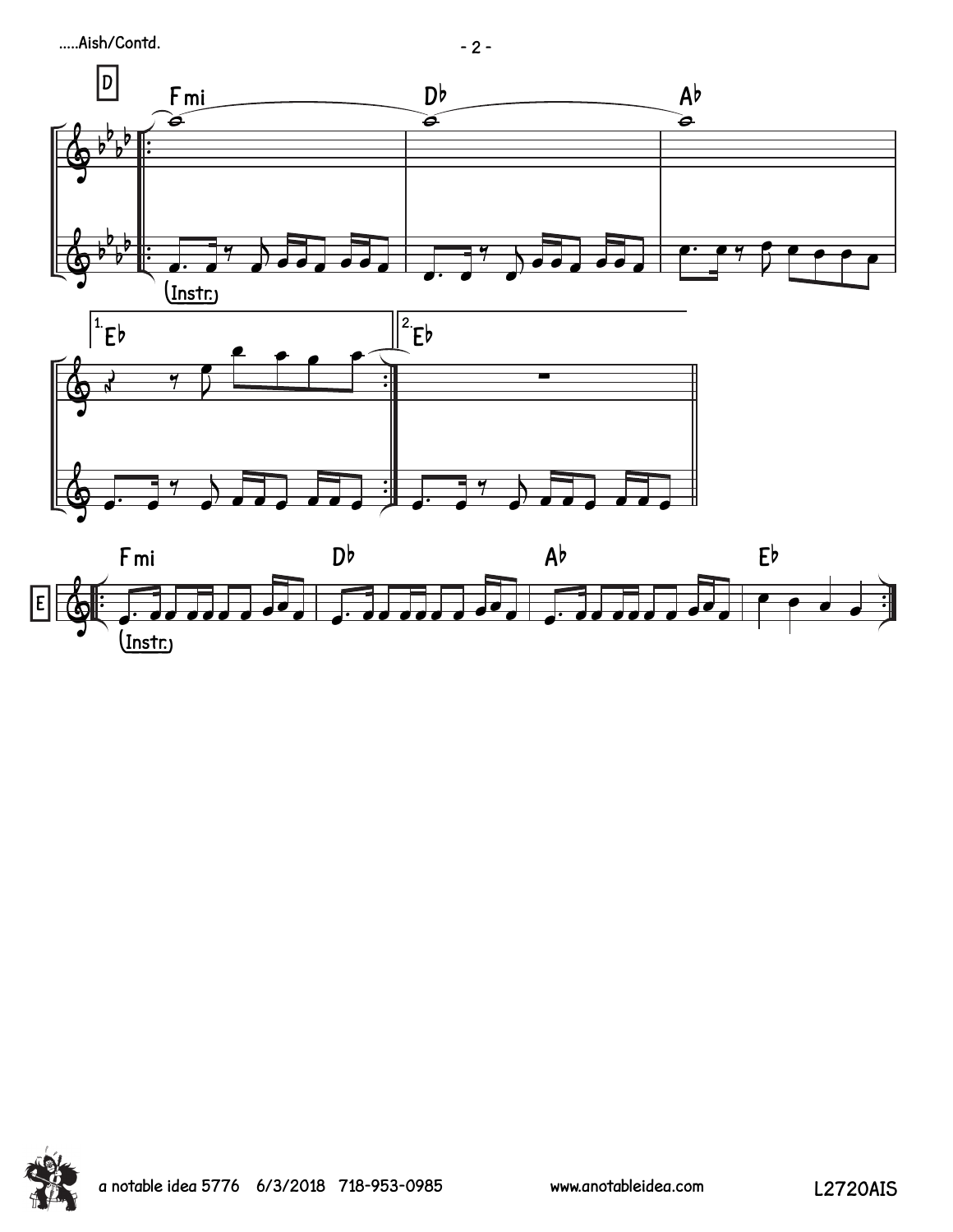#### $J=87$ (ROCK BALLAD)

Your Time

Yitzy Waldner/Yisroel Besser As Performed By Yaakov Shwekey









Contd/....

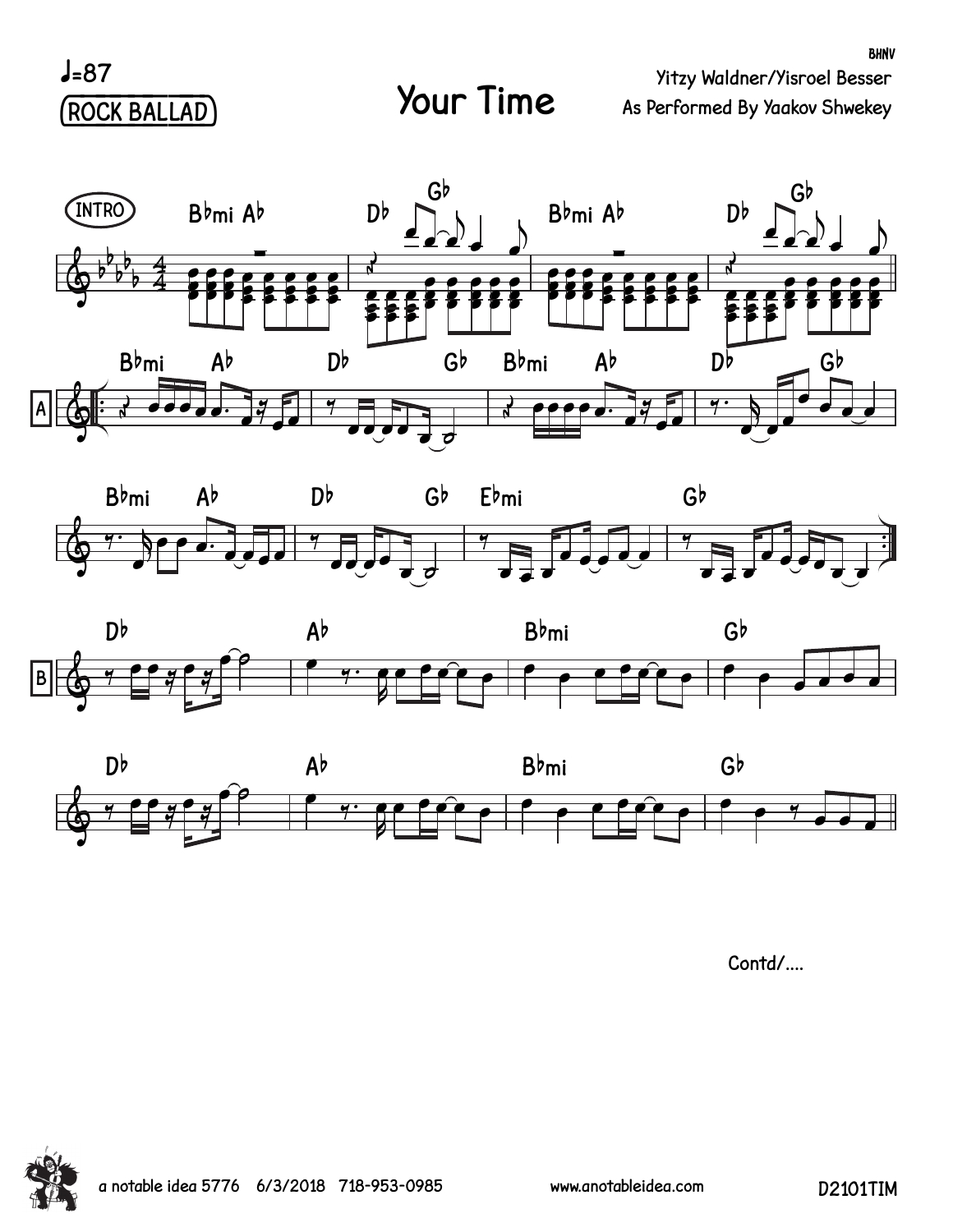









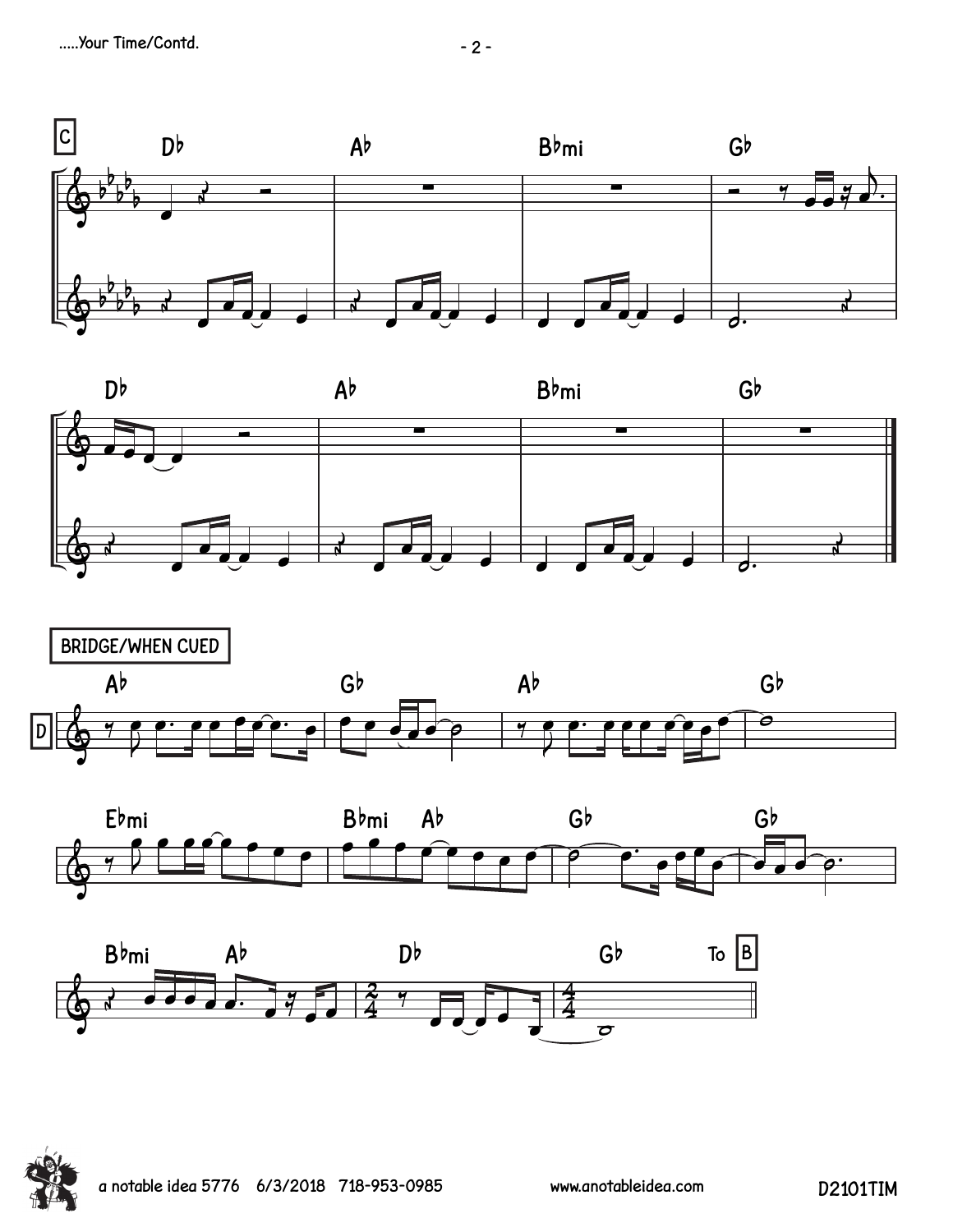#### $J=87$ (ROCK BALLAD)

Your Time

Yitzy Waldner/Yisroel Besser As Performed By Yaakov Shwekey









Contd/....



a notable idea 5776 6/3/2018 718-953-0985 www.anotableidea.com D2101TIM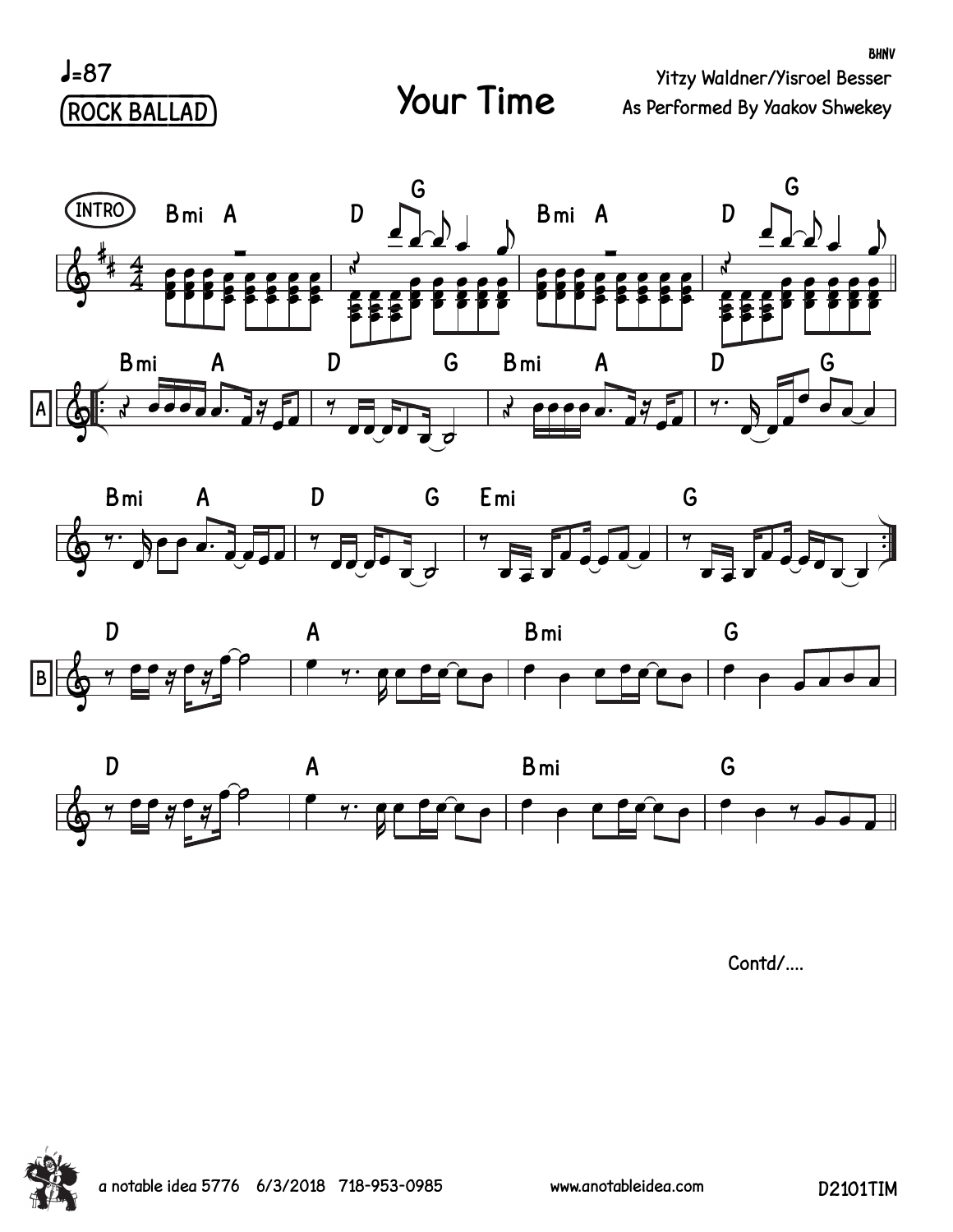

![](_page_18_Figure_2.jpeg)

![](_page_18_Figure_3.jpeg)

![](_page_18_Figure_4.jpeg)

![](_page_18_Figure_5.jpeg)

![](_page_18_Picture_6.jpeg)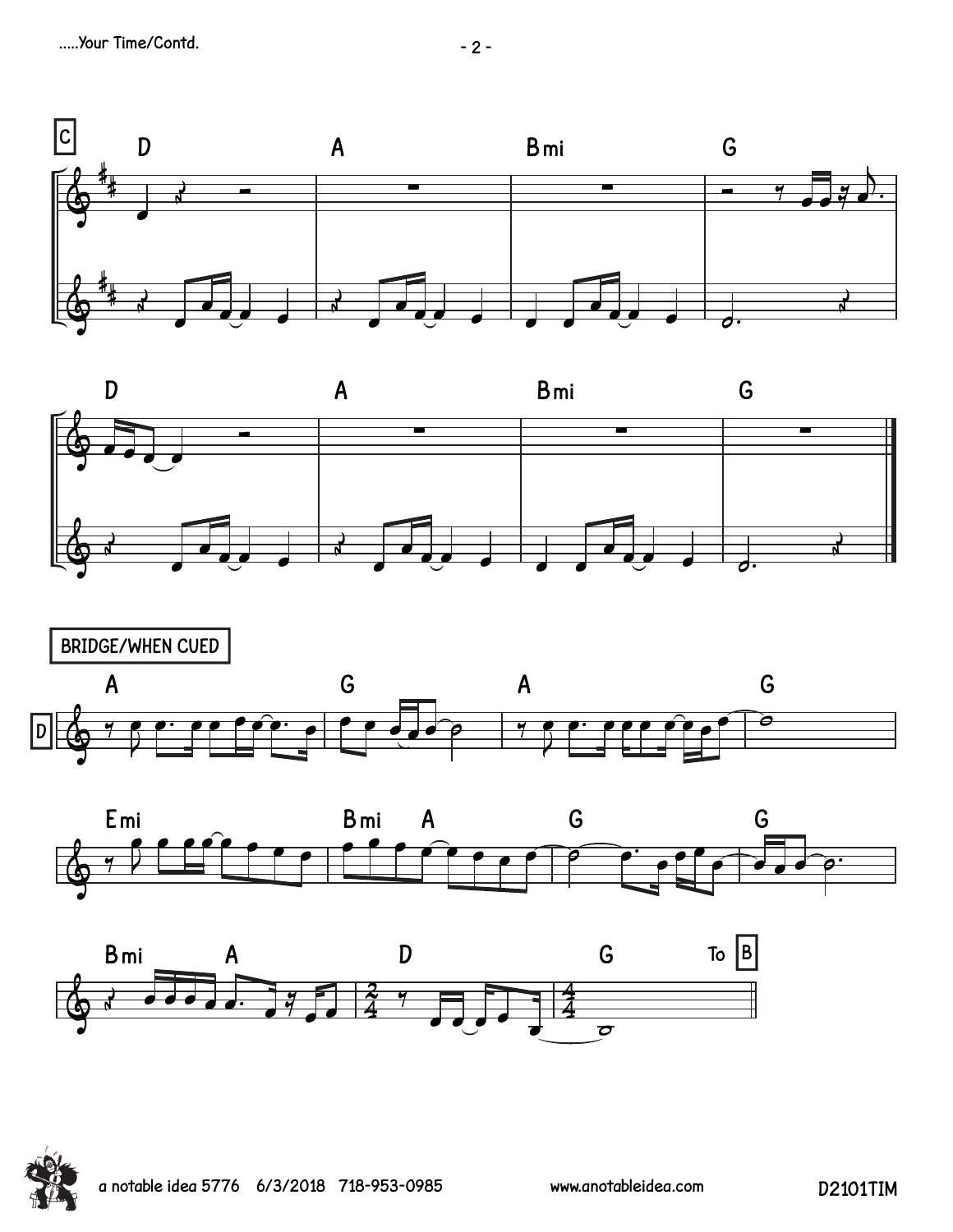#### $J=87$ (ROCK BALLAD)

Your Time

Yitzy Waldner/Yisroel Besser As Performed By Yaakov Shwekey

**BHNV** 

![](_page_19_Figure_3.jpeg)

![](_page_19_Figure_4.jpeg)

![](_page_19_Figure_5.jpeg)

![](_page_19_Figure_6.jpeg)

Contd/....

![](_page_19_Picture_8.jpeg)

a notable idea 5776 6/3/2018 718-953-0985 www.anotableidea.com D2101TIM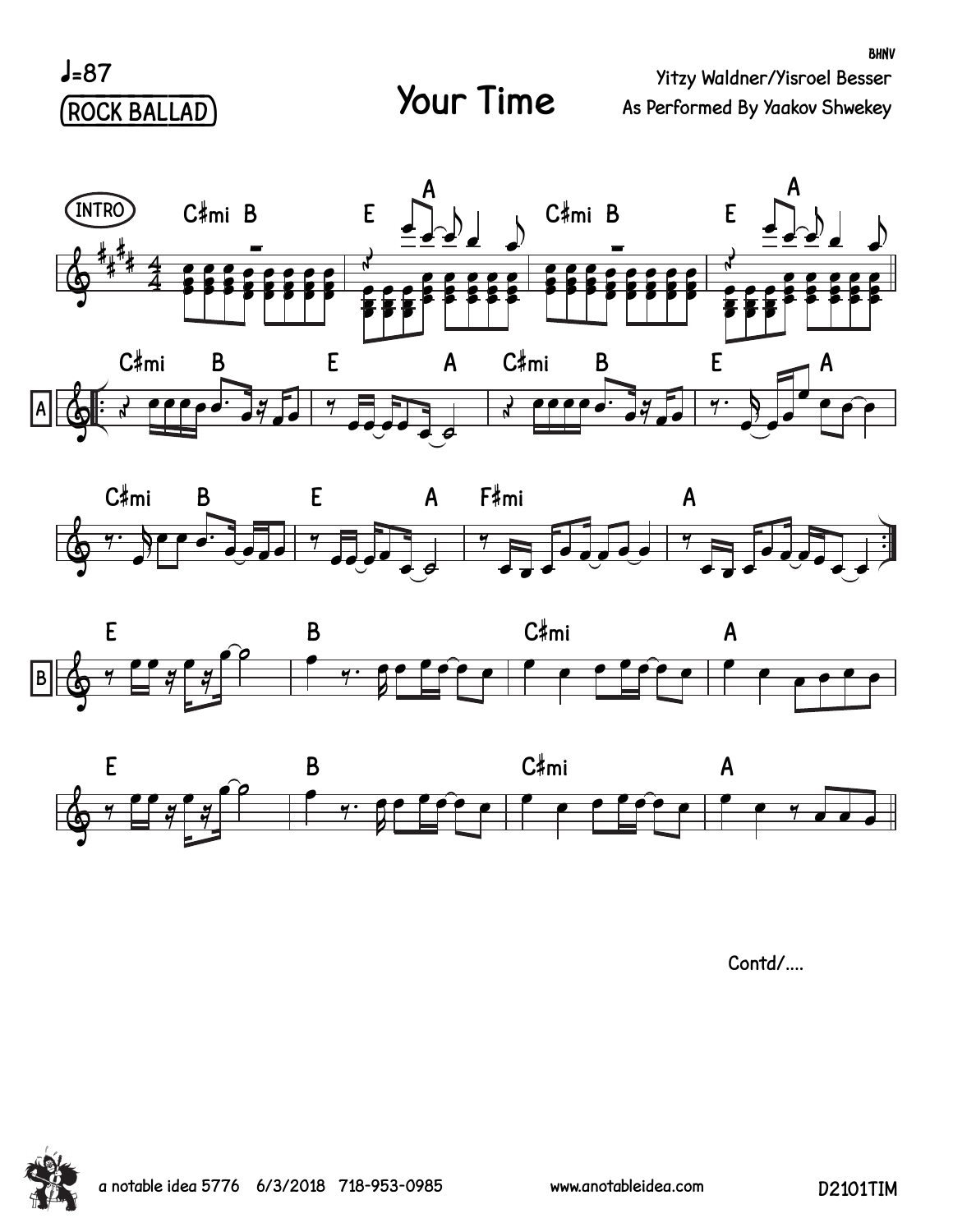![](_page_20_Figure_1.jpeg)

![](_page_20_Figure_2.jpeg)

![](_page_20_Figure_3.jpeg)

![](_page_20_Figure_4.jpeg)

![](_page_20_Figure_5.jpeg)

![](_page_20_Picture_6.jpeg)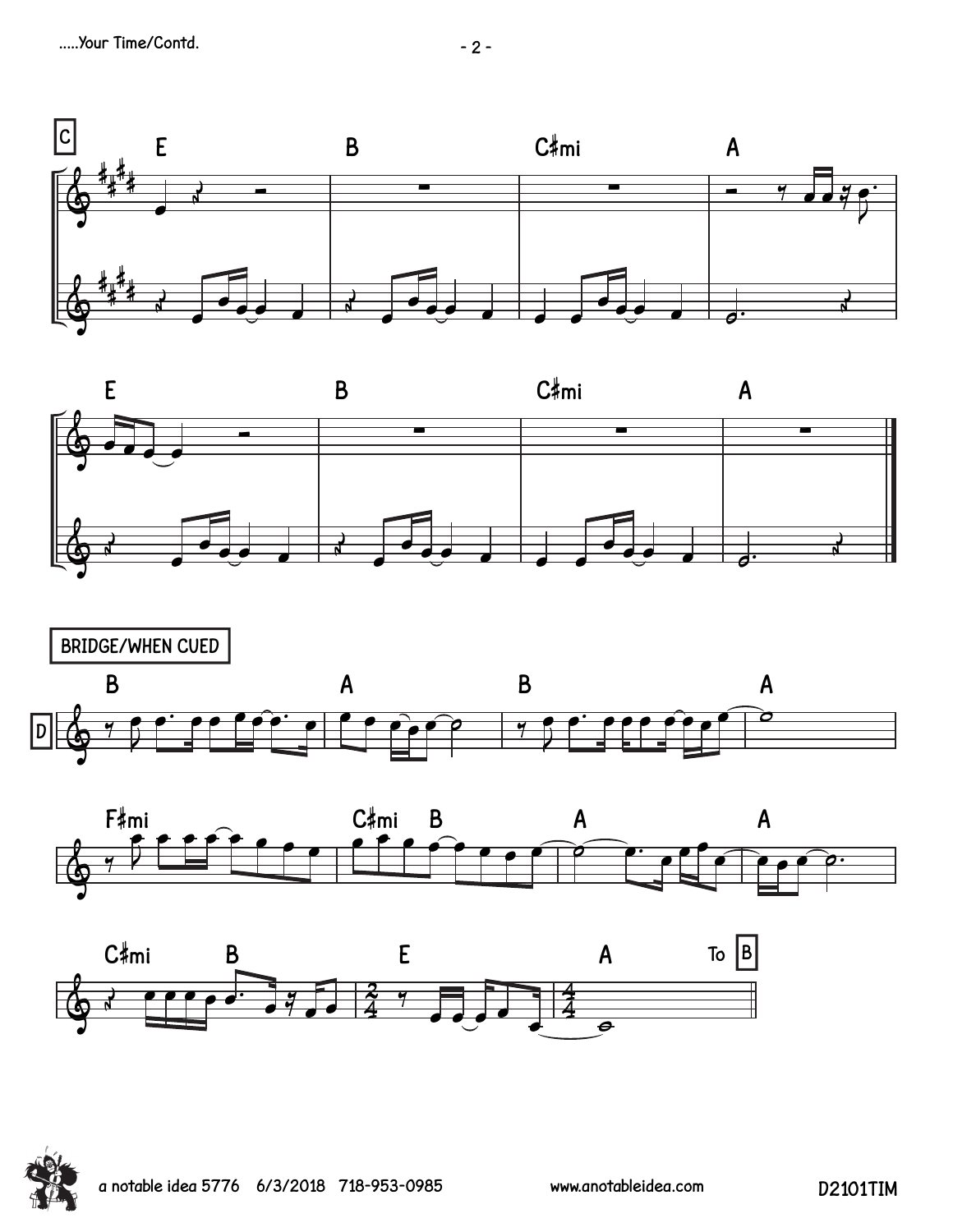#### $J=87$ ROCK BALLAD

Your Time

Yitzy Waldner/Yisroel Besser As Performed By Yaakov Shwekey

![](_page_21_Figure_3.jpeg)

![](_page_21_Figure_4.jpeg)

![](_page_21_Figure_5.jpeg)

![](_page_21_Figure_6.jpeg)

Contd/....

![](_page_21_Picture_8.jpeg)

a notable idea 5776 6/3/2018 718-953-0985 www.anotableidea.com D2101TIM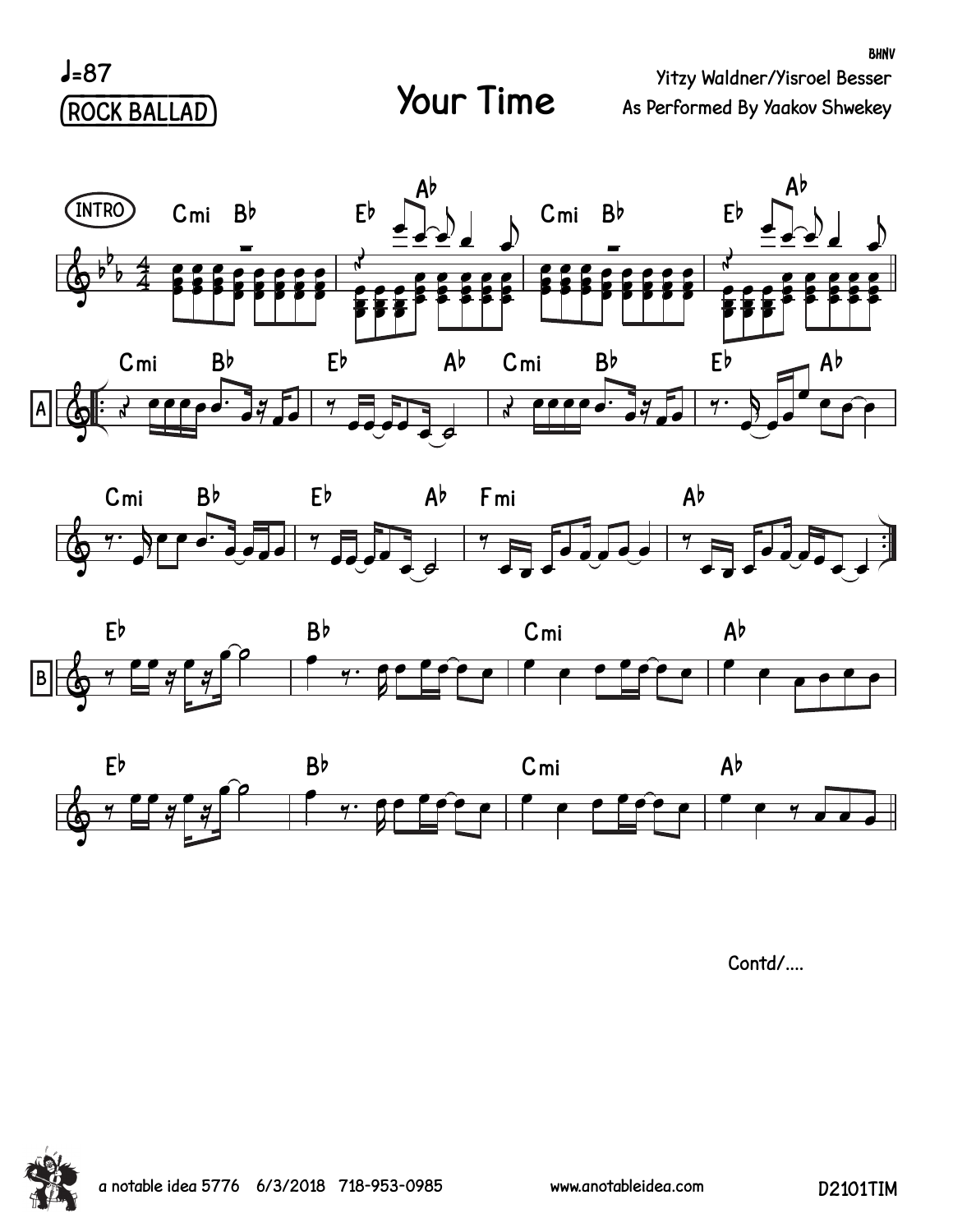![](_page_22_Figure_1.jpeg)

![](_page_22_Figure_2.jpeg)

![](_page_22_Figure_3.jpeg)

![](_page_22_Figure_4.jpeg)

![](_page_22_Figure_5.jpeg)

![](_page_22_Picture_6.jpeg)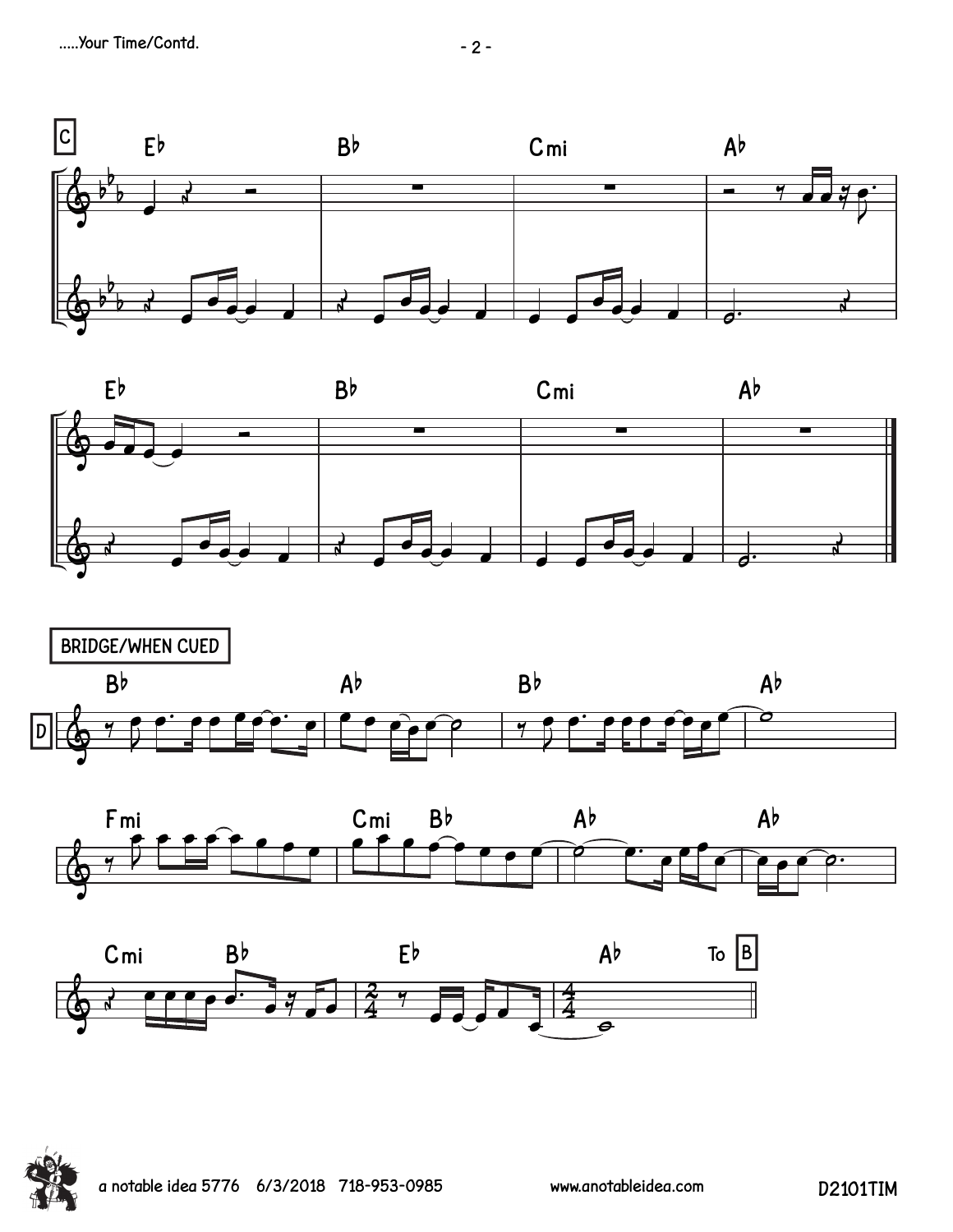![](_page_23_Figure_0.jpeg)

Musica

Yitzy Waldner As Performed By Yaakov Shwekey

![](_page_23_Figure_3.jpeg)

![](_page_23_Figure_4.jpeg)

![](_page_23_Figure_5.jpeg)

![](_page_23_Figure_6.jpeg)

![](_page_23_Figure_7.jpeg)

![](_page_23_Figure_8.jpeg)

![](_page_23_Figure_9.jpeg)

![](_page_23_Figure_10.jpeg)

![](_page_23_Picture_11.jpeg)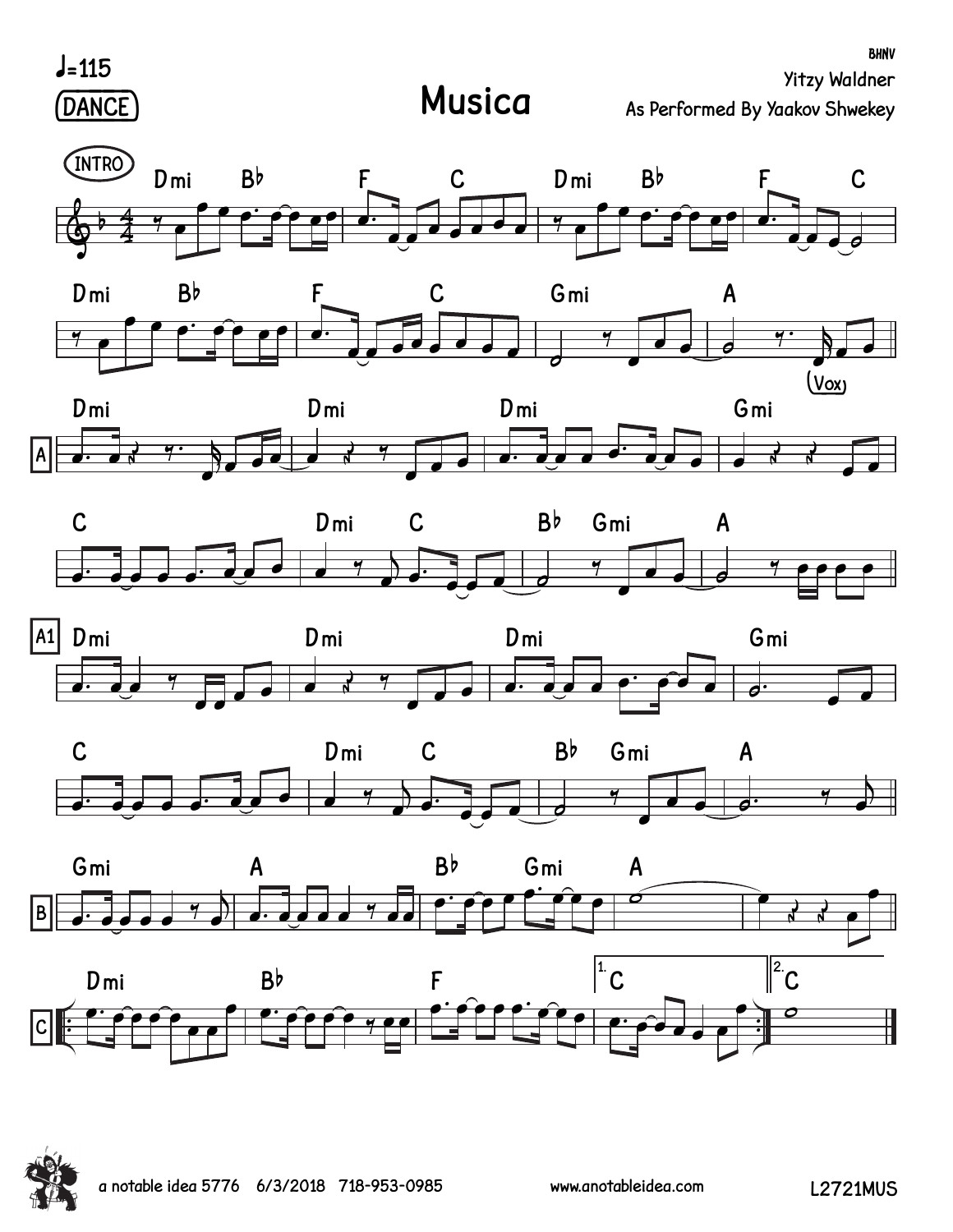![](_page_24_Figure_0.jpeg)

![](_page_24_Figure_1.jpeg)

![](_page_24_Figure_2.jpeg)

![](_page_24_Figure_3.jpeg)

![](_page_24_Figure_4.jpeg)

![](_page_24_Figure_5.jpeg)

![](_page_24_Figure_6.jpeg)

![](_page_24_Picture_7.jpeg)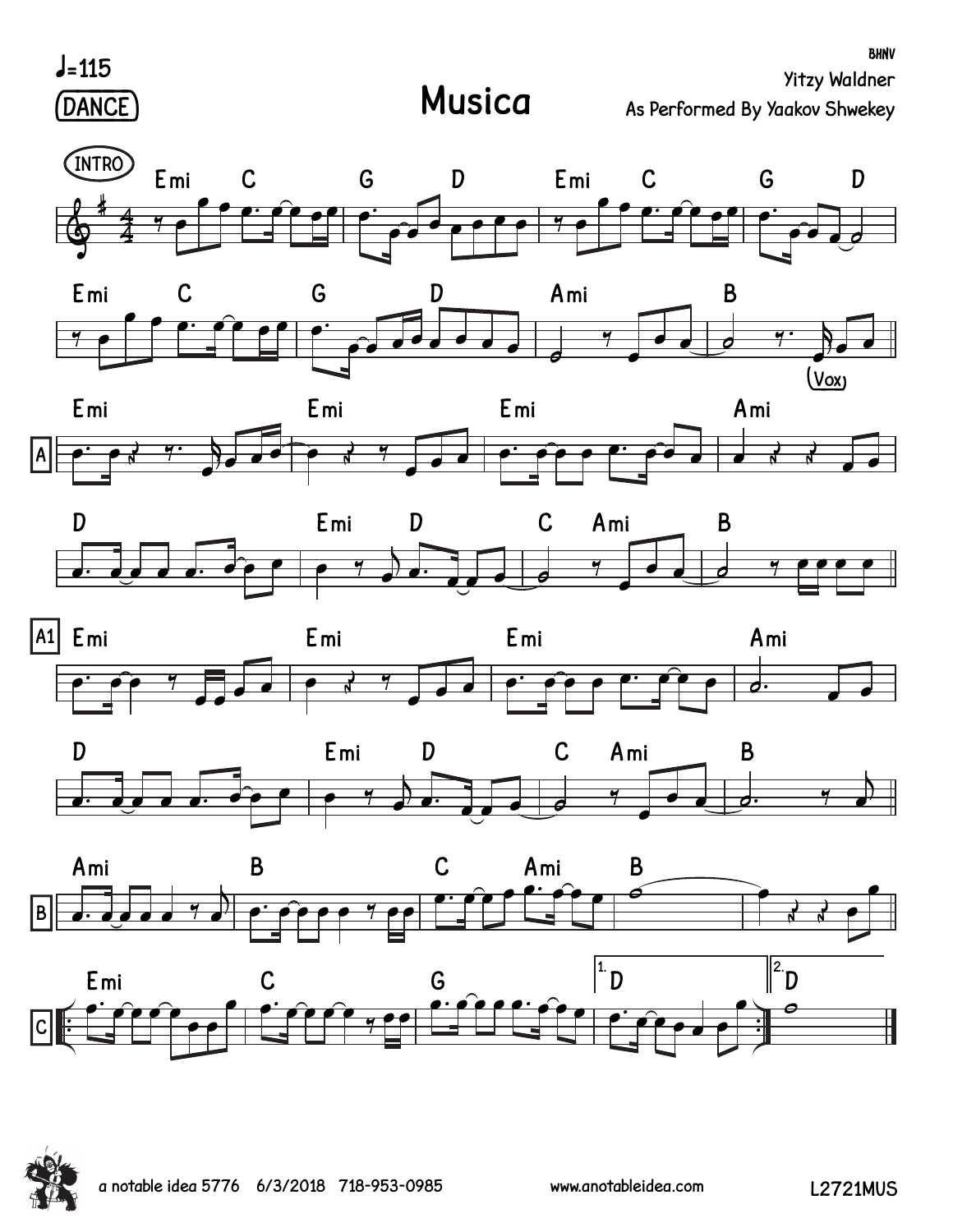$J = 104$ (Rock Ballad)

Abie Rottenberg As Performed By Yaakov Shwekey

**BHNV** 

![](_page_25_Figure_3.jpeg)

![](_page_25_Figure_4.jpeg)

![](_page_25_Figure_5.jpeg)

![](_page_25_Figure_6.jpeg)

![](_page_25_Figure_7.jpeg)

![](_page_25_Figure_8.jpeg)

![](_page_25_Figure_9.jpeg)

Contd/....

![](_page_25_Picture_11.jpeg)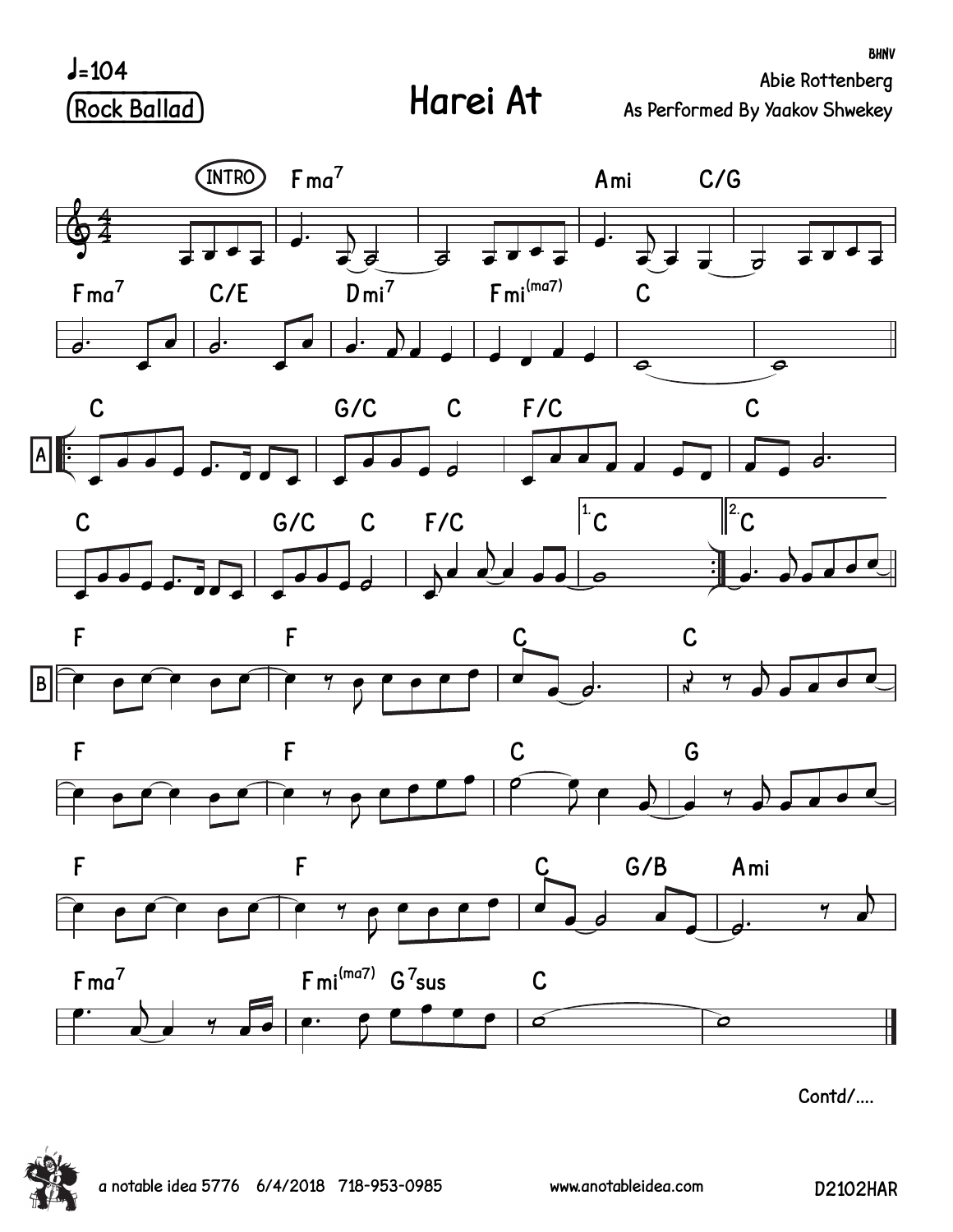![](_page_26_Figure_1.jpeg)

![](_page_26_Picture_2.jpeg)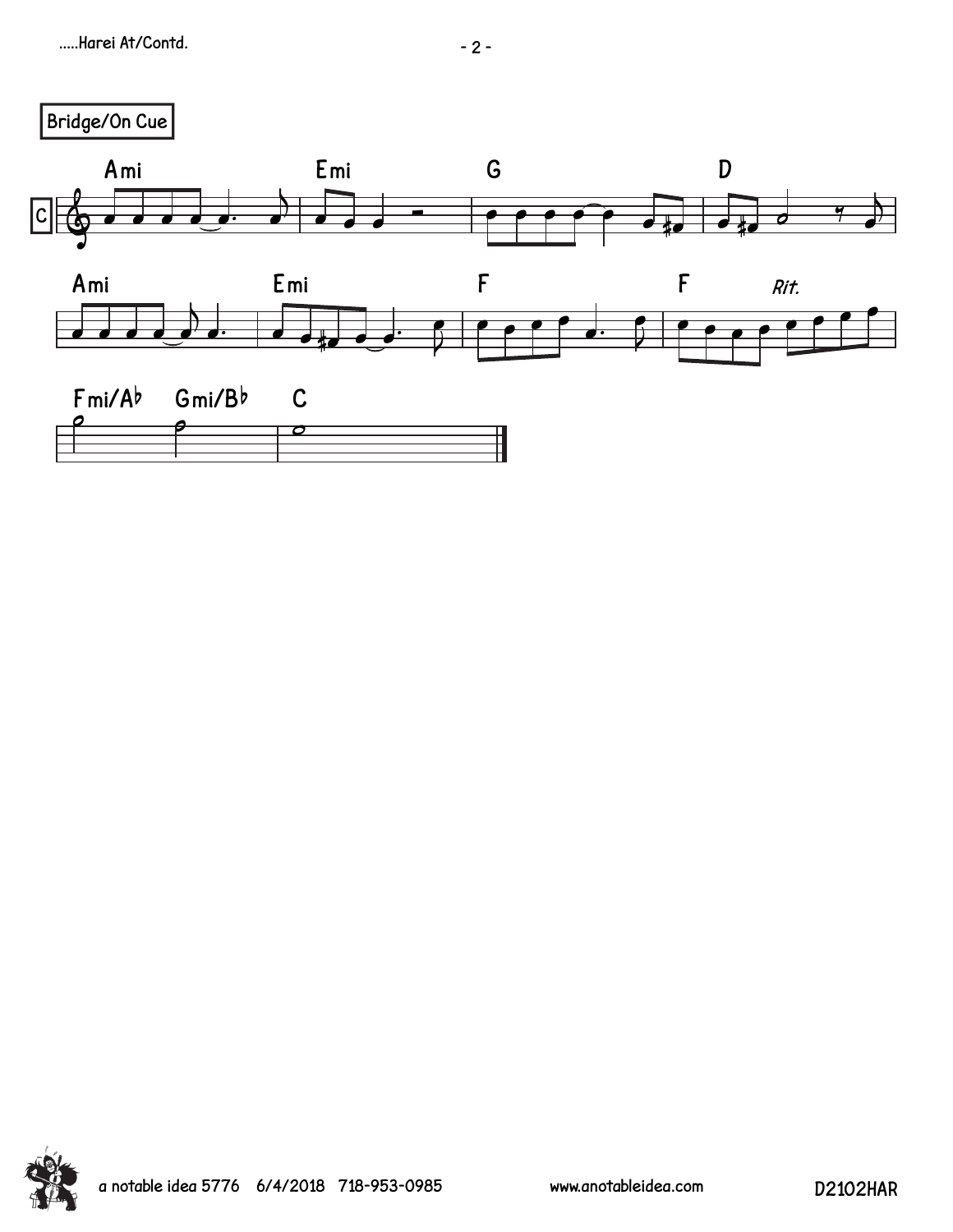$J = 104$ (Rock Ballad)

### Harei At

Abie Rottenberg As Performed By Yaakov Shwekey

![](_page_27_Figure_3.jpeg)

![](_page_27_Figure_4.jpeg)

![](_page_27_Figure_5.jpeg)

![](_page_27_Figure_6.jpeg)

![](_page_27_Figure_7.jpeg)

![](_page_27_Figure_8.jpeg)

![](_page_27_Figure_9.jpeg)

Contd/....

![](_page_27_Picture_11.jpeg)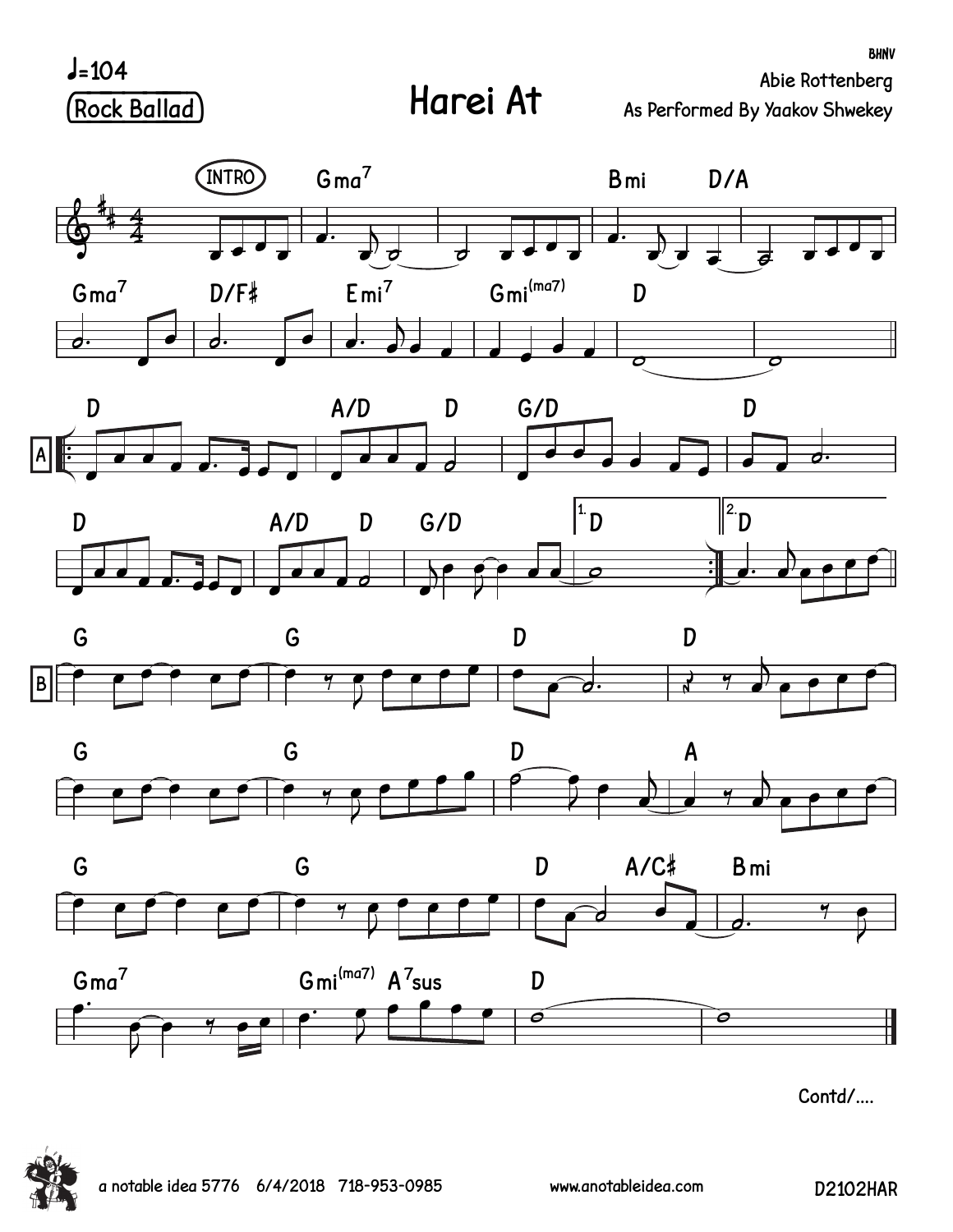![](_page_28_Figure_1.jpeg)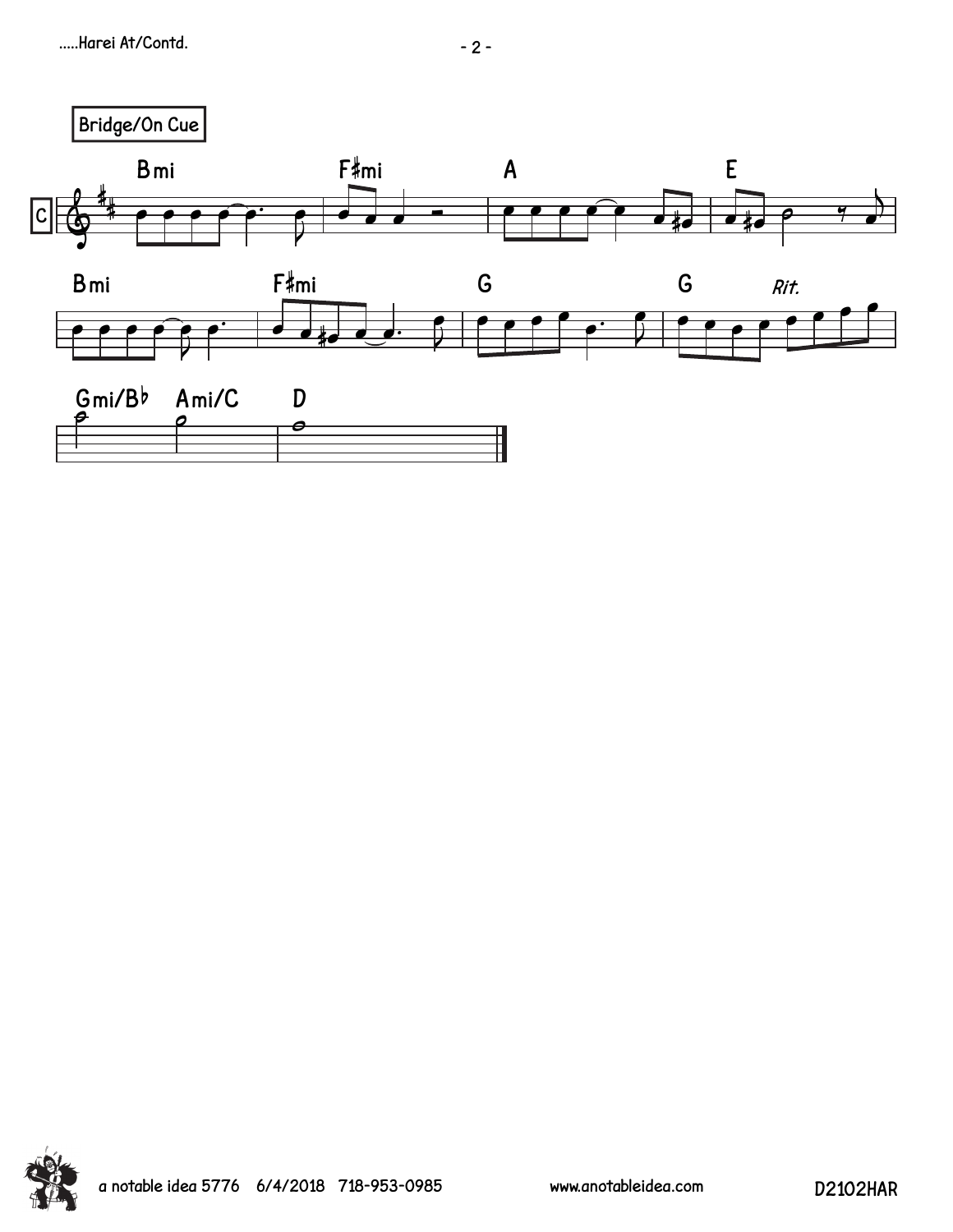![](_page_29_Figure_0.jpeg)

![](_page_29_Picture_1.jpeg)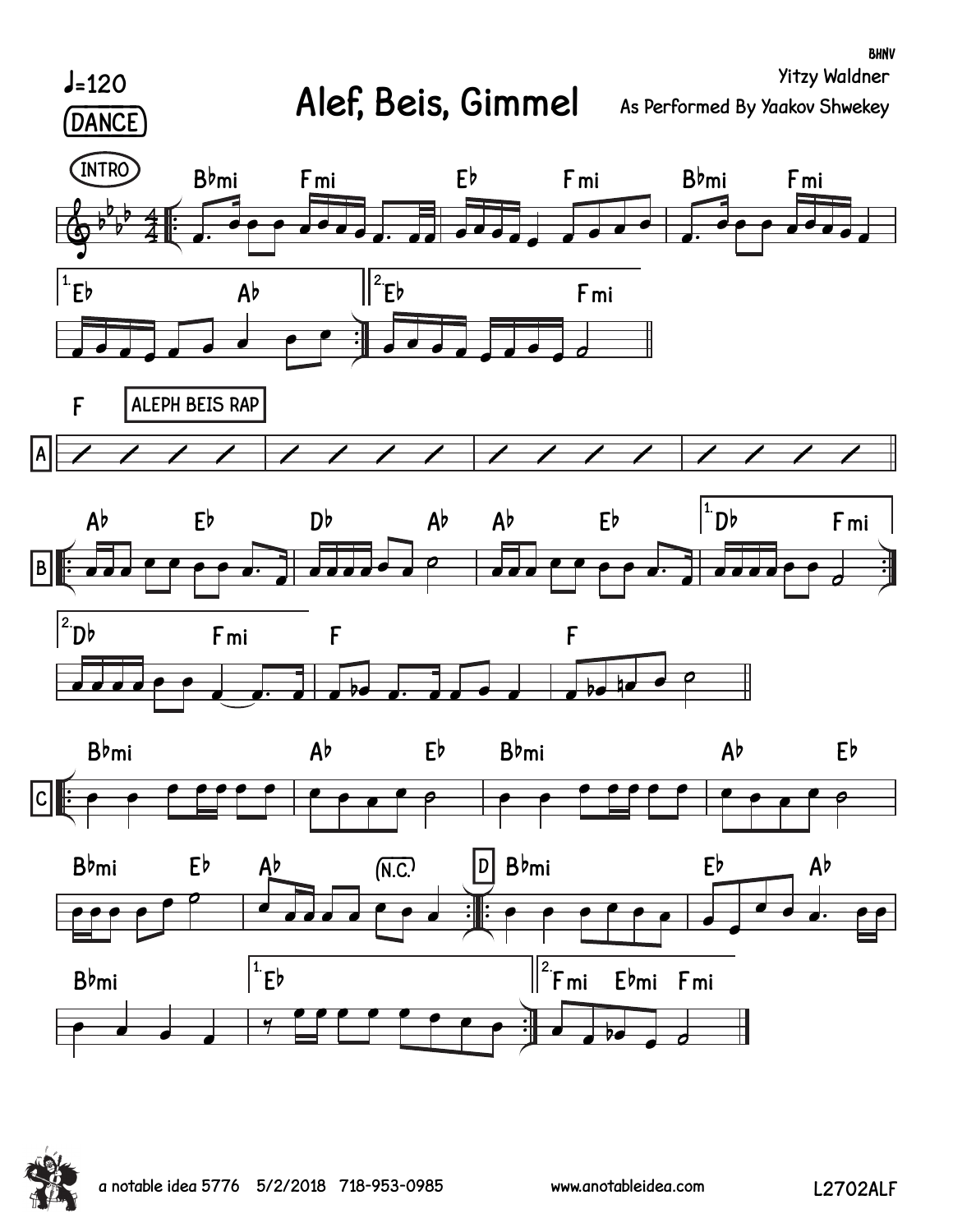$\stackrel{\ast}{\Phi}$  $\frac{1}{4}$  $\frac{1}{4}$  $\frac{1}{2}$  $\frac{4}{7}$ —<br>1.<br>1.  $\frac{1}{\sqrt{1-\frac{1}{\sqrt{1-\frac{1}{\sqrt{1-\frac{1}{\sqrt{1-\frac{1}{\sqrt{1-\frac{1}{\sqrt{1-\frac{1}{\sqrt{1-\frac{1}{\sqrt{1-\frac{1}{\sqrt{1-\frac{1}{\sqrt{1-\frac{1}{\sqrt{1-\frac{1}{\sqrt{1-\frac{1}{\sqrt{1-\frac{1}{\sqrt{1-\frac{1}{\sqrt{1-\frac{1}{\sqrt{1-\frac{1}{\sqrt{1-\frac{1}{\sqrt{1-\frac{1}{\sqrt{1-\frac{1}{\sqrt{1-\frac{1}{\sqrt{1-\frac{1}{\sqrt{1-\frac{1}{\sqrt{1-\frac{1}{\sqrt{1-\frac{1$ INTRO C<sup>‡</sup>mi G<sup>‡</sup>mi G#mi  $\overrightarrow{1}$ F<u>#</u> G#mi C#mi mi G mi  $\ddot{\cdot}$  $\frac{1}{1}$  $\sqrt{\frac{1}{2}F^2}$  **F**# **B**  $||^{2}$  $\overrightarrow{a}$  $|^2$ F# G#mi  $\begin{array}{cc} \end{array}$  $G_*$  ALEPH BEIS RAP <sup>A</sup>  $\frac{1}{2}$  **B** F<sup>#</sup> <sup>B</sup> E B  $\overrightarrow{p}$ B F#  $|^1E$  $\overline{\cdots}$  $\overline{\mathbf{e}}$ E G#mi  $\sqrt{2}E$   $\overrightarrow{a}$ E G<sup>#</sup>mi  $G#$   $G#$  $\frac{1}{1}$  C#mi <sup>C</sup> **B** F<sup>#</sup> - - - - - - - - - -C#mi  $\bullet$   $\bullet$   $\bullet$   $\circ$  $B$   $F#$  $\frac{1}{1}$ 非 C<mark>‡mi F</mark>#  $\overrightarrow{p}$  $\overline{B}$   $\overline{N.C.}$  $\bullet$   $\bullet$   $\bullet$   $\bullet$   $\bullet$  $\boxed{D}$  C<sup>#</sup>mi  $\overline{\phantom{0}}$  $\overrightarrow{\bullet}$   $\overrightarrow{\bullet}$   $\overrightarrow{\bullet}$  $F^*$  B  $\frac{1}{2}$  C mi  $\sqrt{\frac{1}{1-f}}$  $\overline{y}$   $\mathsf{F}^*$   $||^2$  $\overrightarrow{10}$ G<mark>‡mi F</mark>‡mi G<mark>‡</mark>mi Alef, Beis, Gimmel **BHNV** Yitzy Waldner As Performed By Yaakov Shwekey  $J = 120$ (DANCE)

![](_page_30_Picture_1.jpeg)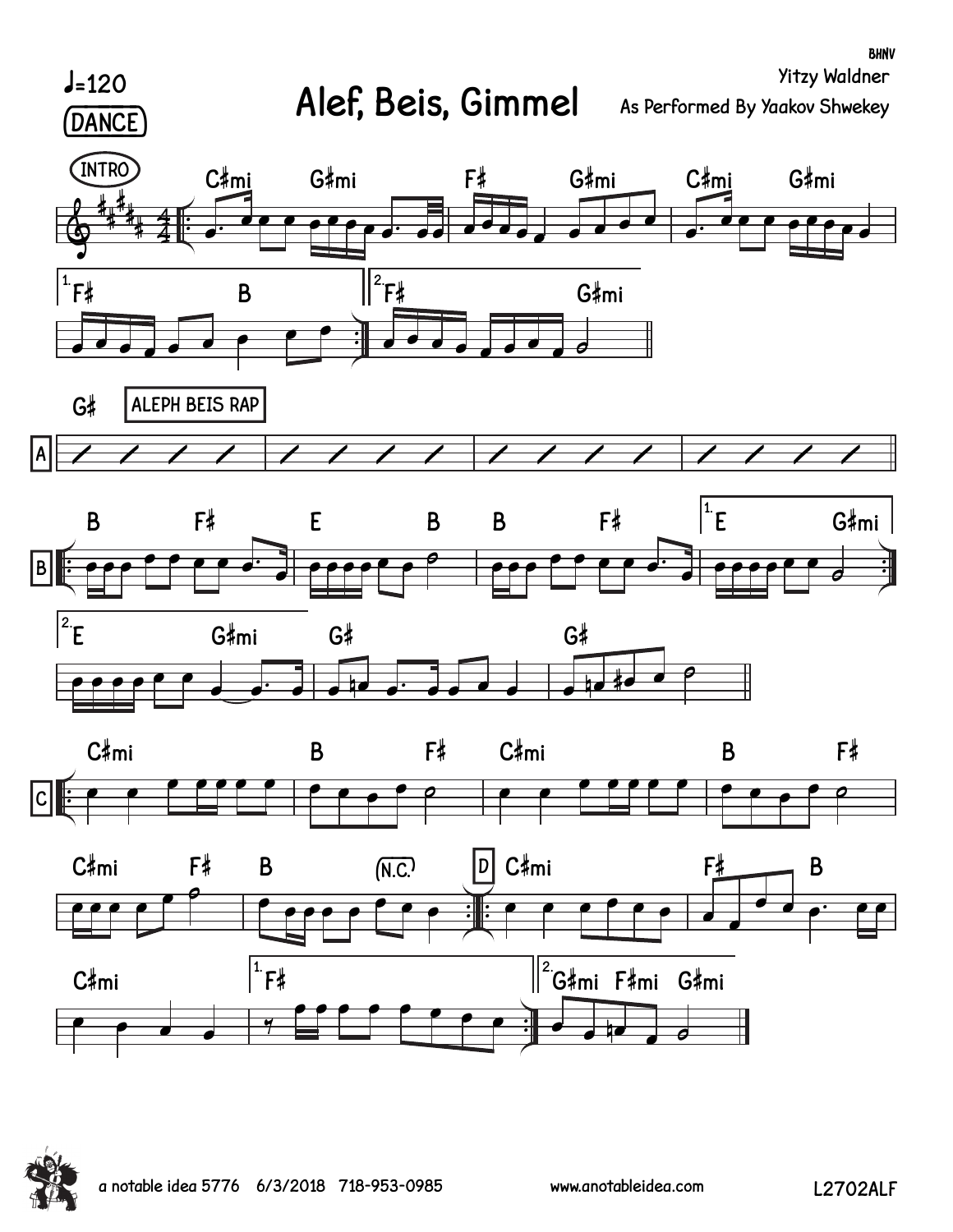![](_page_31_Figure_0.jpeg)

![](_page_31_Picture_1.jpeg)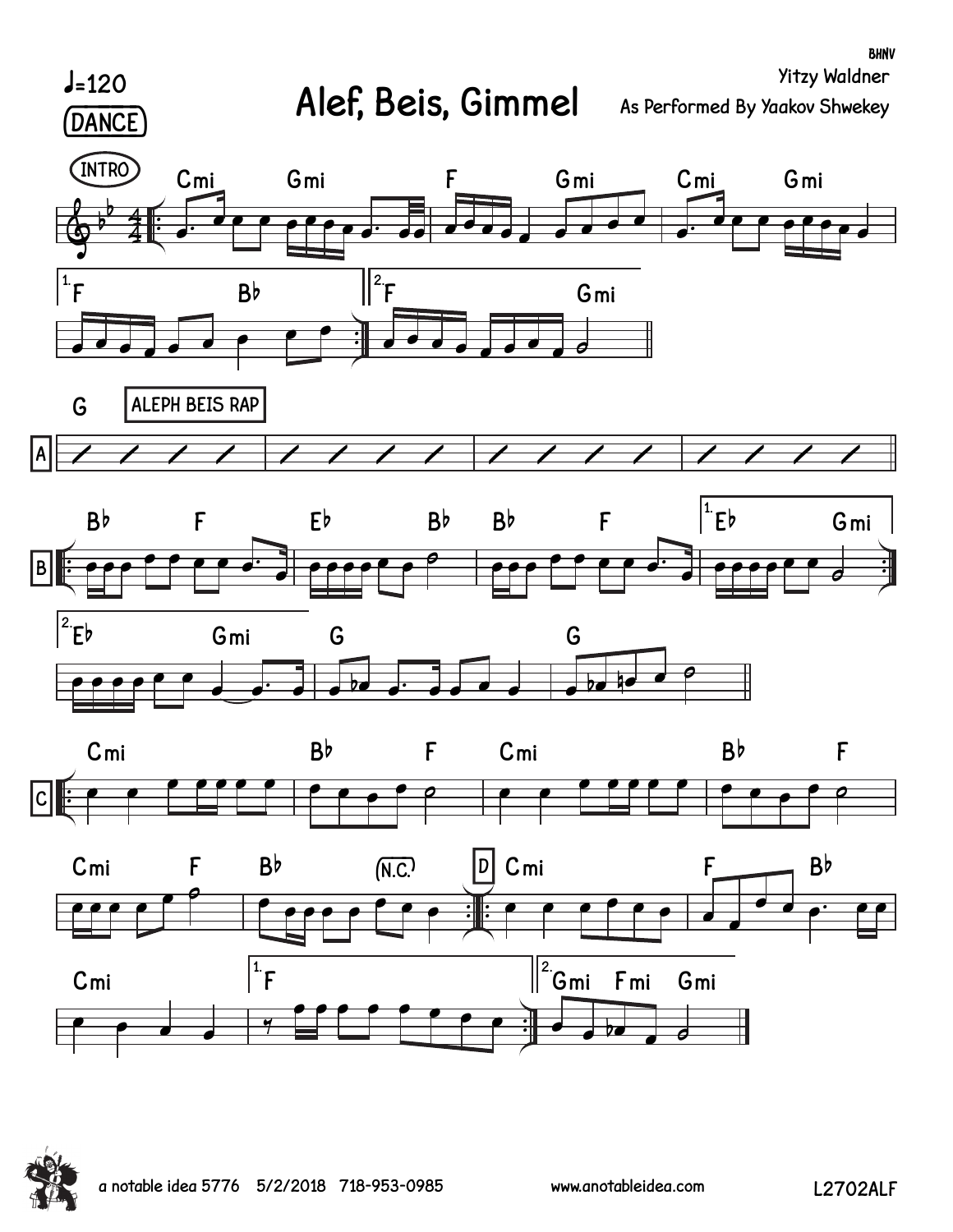$J=85$ (OOM-PAH)

Shivisi

Elisha Freedman As Performed By Yaakov Shwekey

![](_page_32_Figure_3.jpeg)

![](_page_32_Figure_4.jpeg)

![](_page_32_Figure_5.jpeg)

![](_page_32_Figure_6.jpeg)

![](_page_32_Figure_7.jpeg)

![](_page_32_Figure_8.jpeg)

![](_page_32_Figure_9.jpeg)

![](_page_32_Picture_10.jpeg)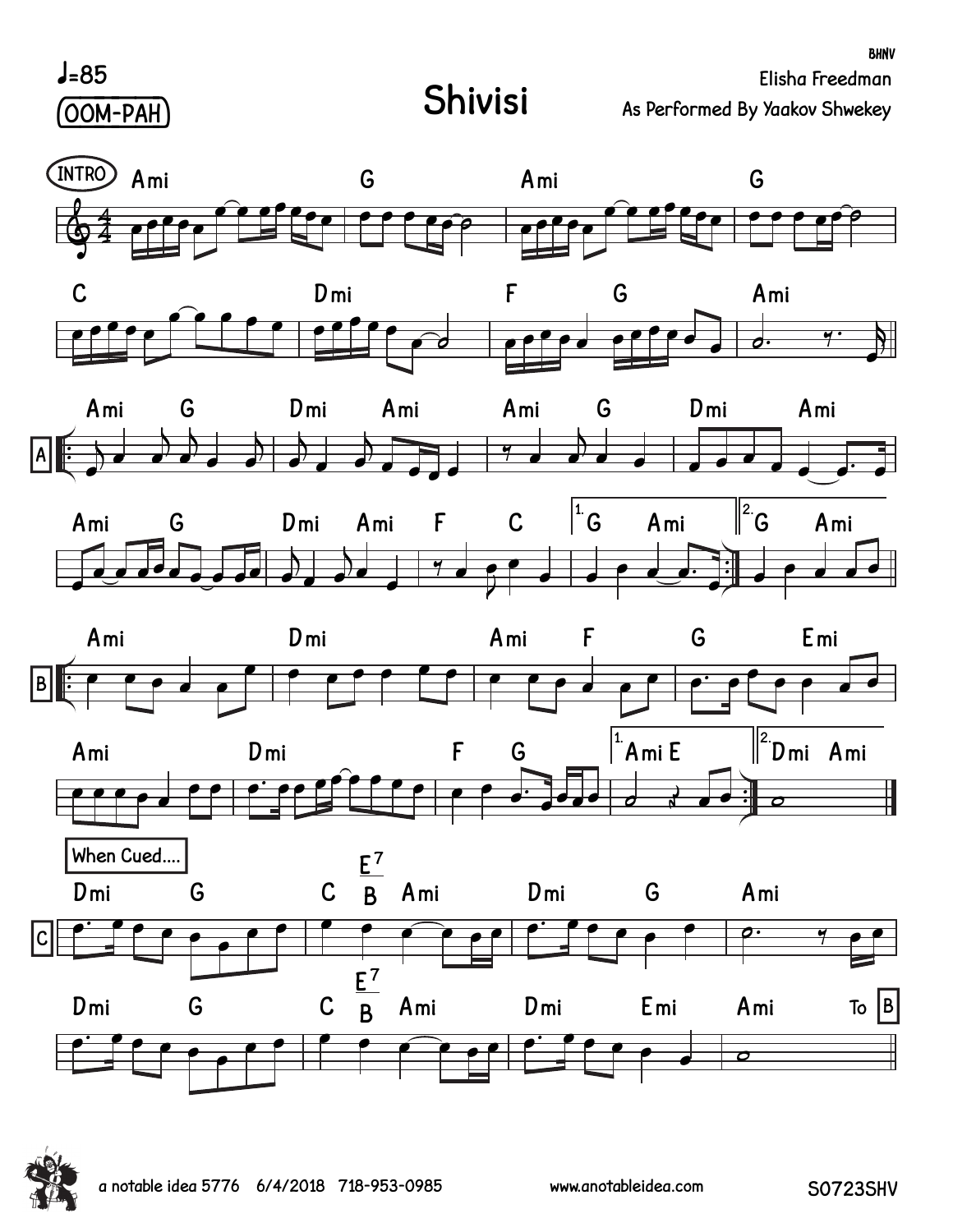### Shivisi

Elisha Freedman As Performed By Yaakov Shwekey

![](_page_33_Figure_3.jpeg)

![](_page_33_Figure_4.jpeg)

![](_page_33_Figure_5.jpeg)

![](_page_33_Figure_6.jpeg)

![](_page_33_Figure_7.jpeg)

![](_page_33_Figure_8.jpeg)

![](_page_33_Figure_9.jpeg)

![](_page_33_Picture_10.jpeg)

 $J=85$ (OOM-PAH)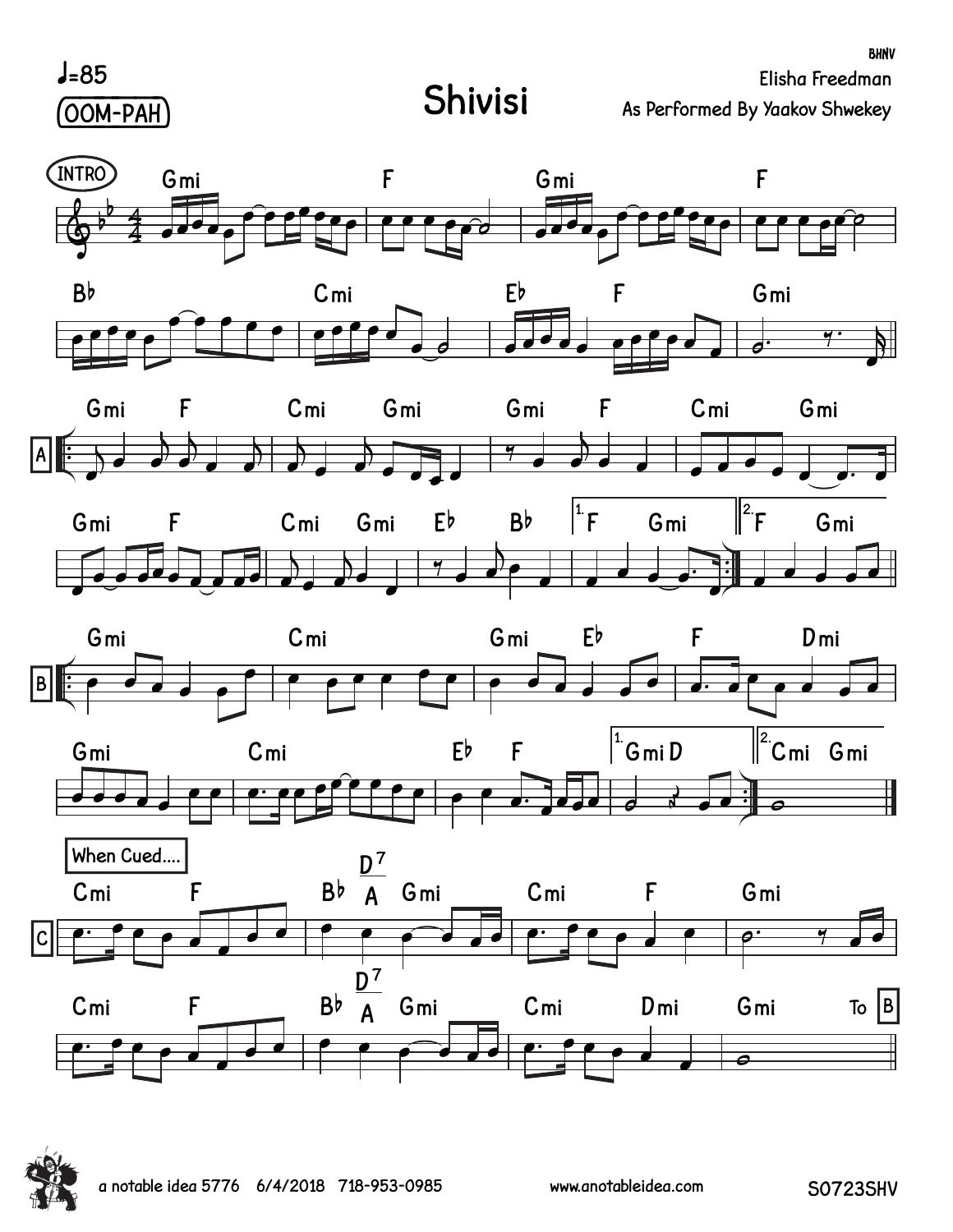$J = 126$ (DANCE)

# Kol Haneshama

Yaakov Menashe & Yitzy Waldner As Performed By Yaakov Shwekey

![](_page_34_Figure_3.jpeg)

![](_page_34_Figure_4.jpeg)

![](_page_34_Figure_5.jpeg)

![](_page_34_Figure_6.jpeg)

![](_page_34_Figure_7.jpeg)

![](_page_34_Figure_8.jpeg)

![](_page_34_Figure_9.jpeg)

![](_page_34_Figure_10.jpeg)

![](_page_34_Picture_11.jpeg)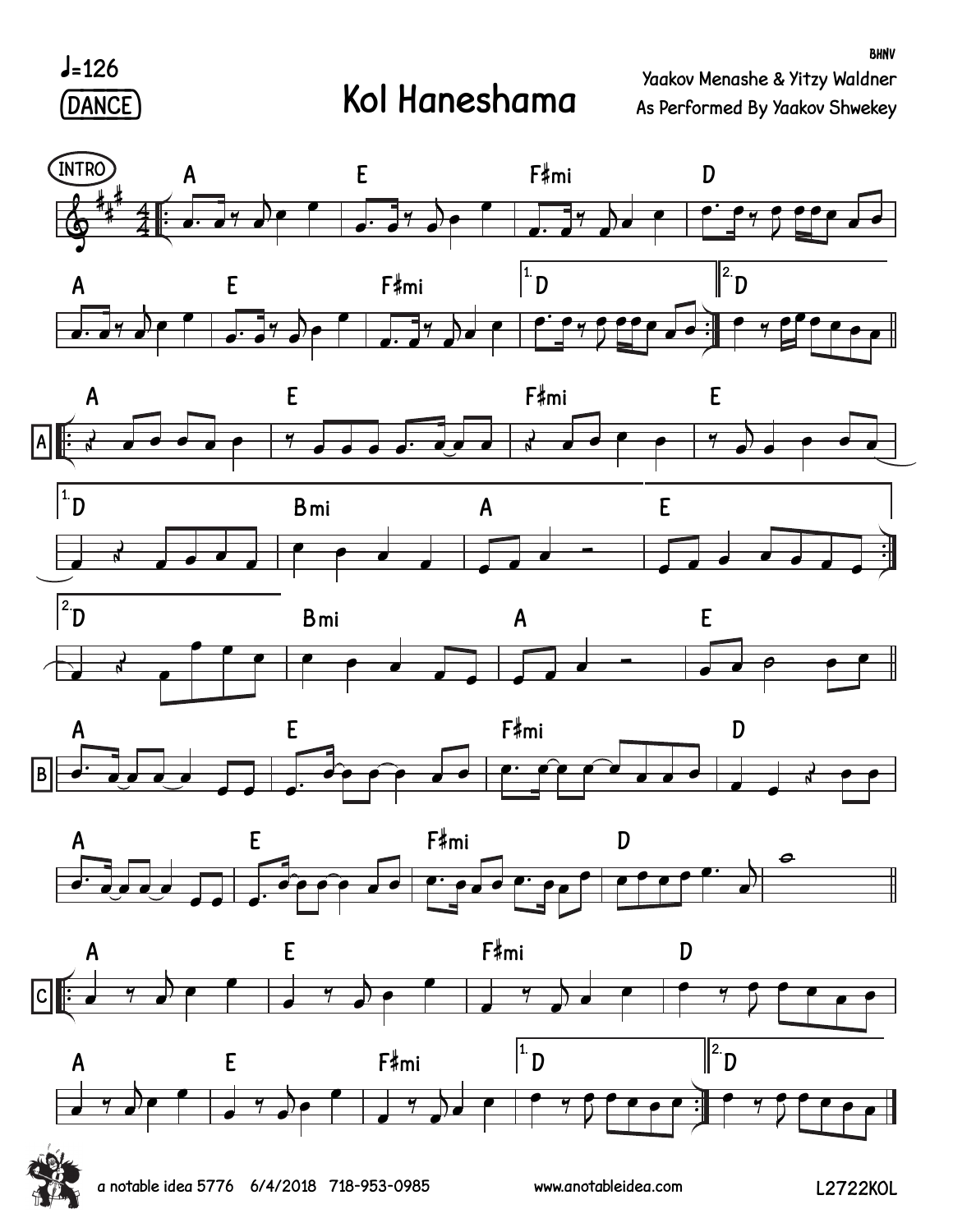$J = 126$ (DANCE)

## Kol Haneshama

Yaakov Menashe & Yitzy Waldner As Performed By Yaakov Shwekey

![](_page_35_Figure_3.jpeg)

![](_page_35_Figure_4.jpeg)

![](_page_35_Figure_5.jpeg)

![](_page_35_Figure_6.jpeg)

![](_page_35_Figure_7.jpeg)

![](_page_35_Figure_8.jpeg)

![](_page_35_Figure_9.jpeg)

![](_page_35_Figure_10.jpeg)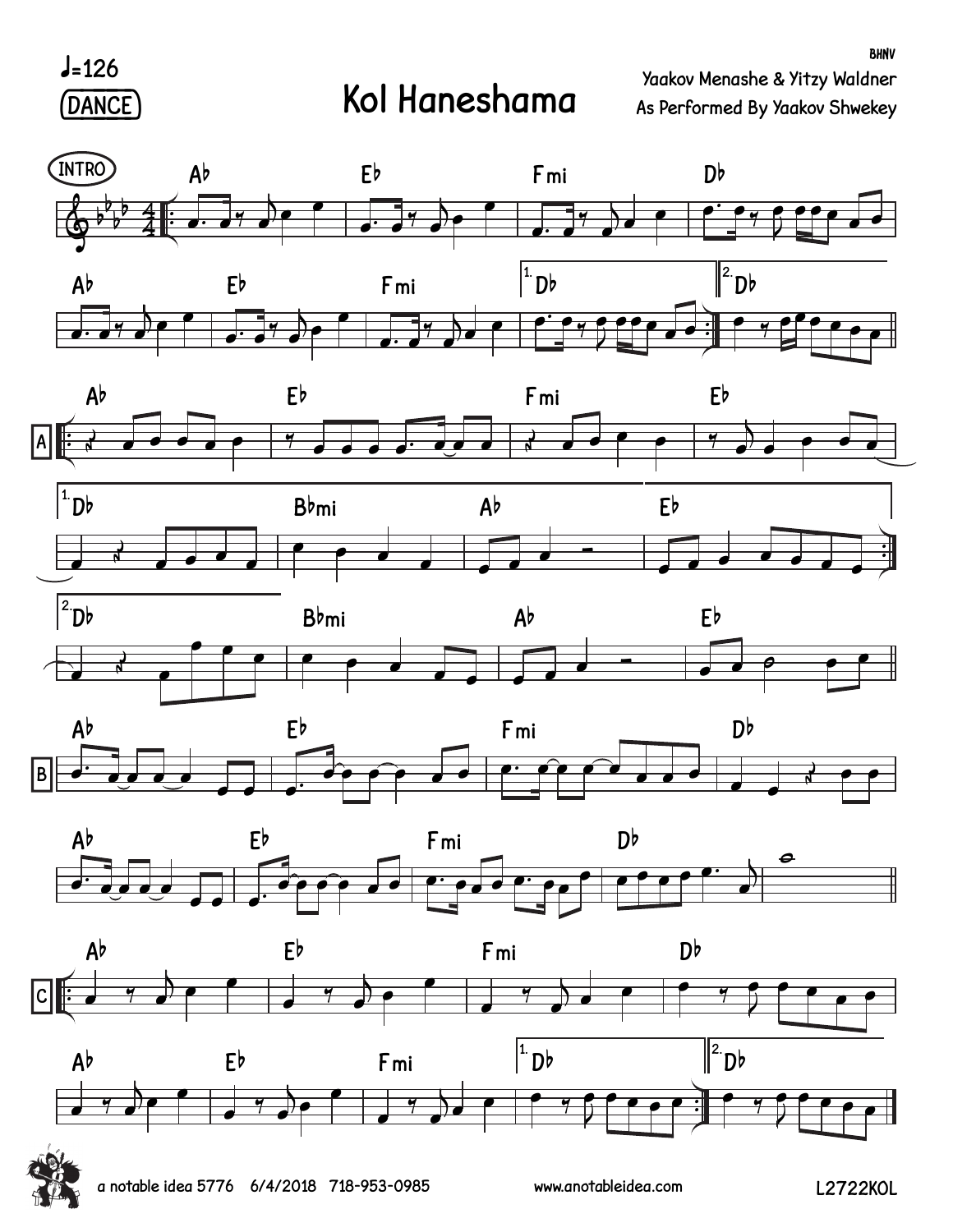$J = 126$ (DANCE)

## Kol Haneshama

Yaakov Menashe & Yitzy Waldner As Performed By Yaakov Shwekey

![](_page_36_Figure_3.jpeg)

![](_page_36_Figure_4.jpeg)

![](_page_36_Figure_5.jpeg)

![](_page_36_Figure_6.jpeg)

![](_page_36_Figure_7.jpeg)

![](_page_36_Figure_8.jpeg)

![](_page_36_Figure_9.jpeg)

![](_page_36_Figure_10.jpeg)

![](_page_36_Picture_11.jpeg)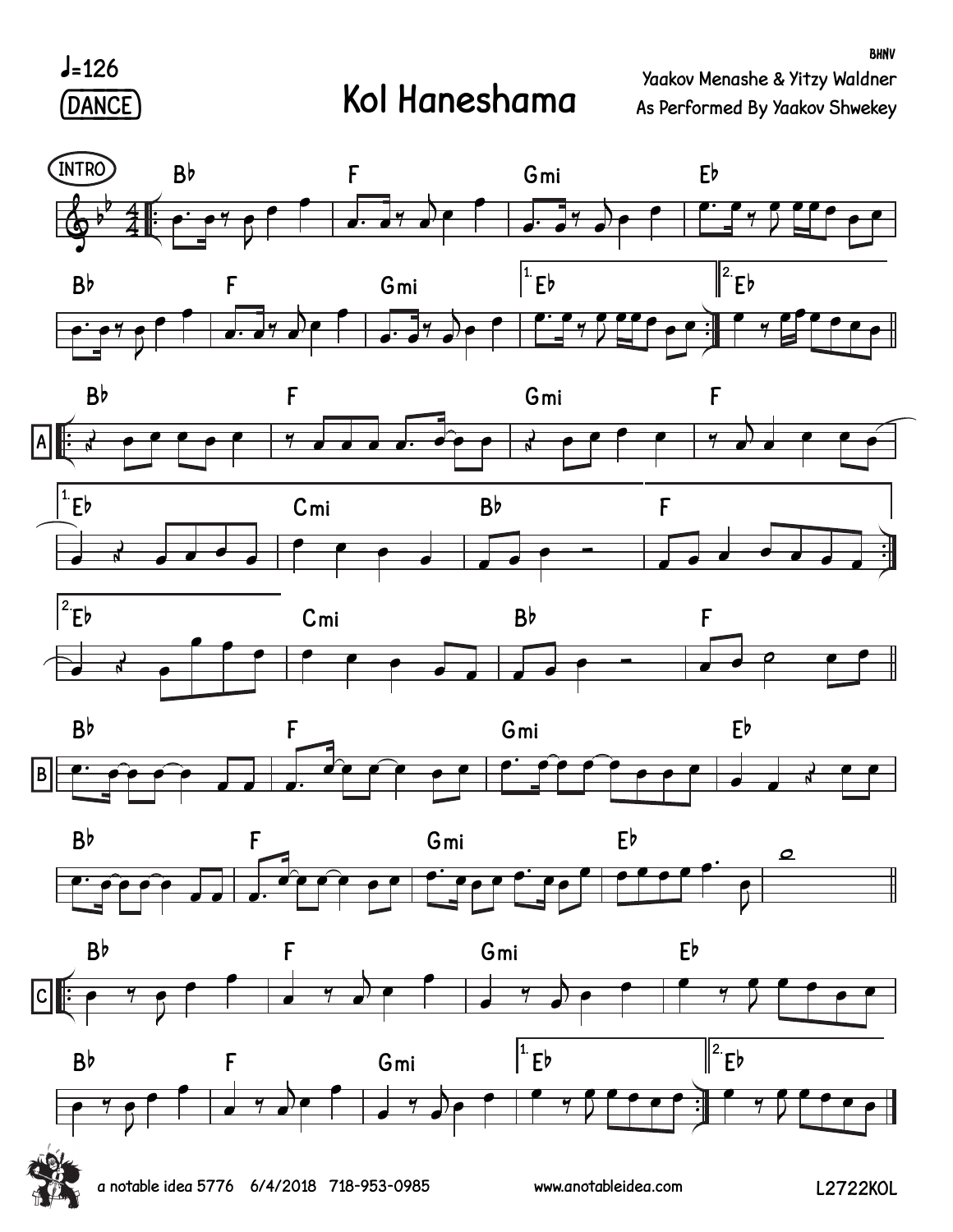$J = 126$ (DANCE)

## Kol Haneshama

Yaakov Menashe & Yitzy Waldner As Performed By Yaakov Shwekey

![](_page_37_Figure_3.jpeg)

![](_page_37_Figure_4.jpeg)

![](_page_37_Figure_5.jpeg)

![](_page_37_Figure_6.jpeg)

![](_page_37_Figure_7.jpeg)

![](_page_37_Figure_8.jpeg)

![](_page_37_Figure_9.jpeg)

![](_page_37_Figure_10.jpeg)

![](_page_37_Picture_11.jpeg)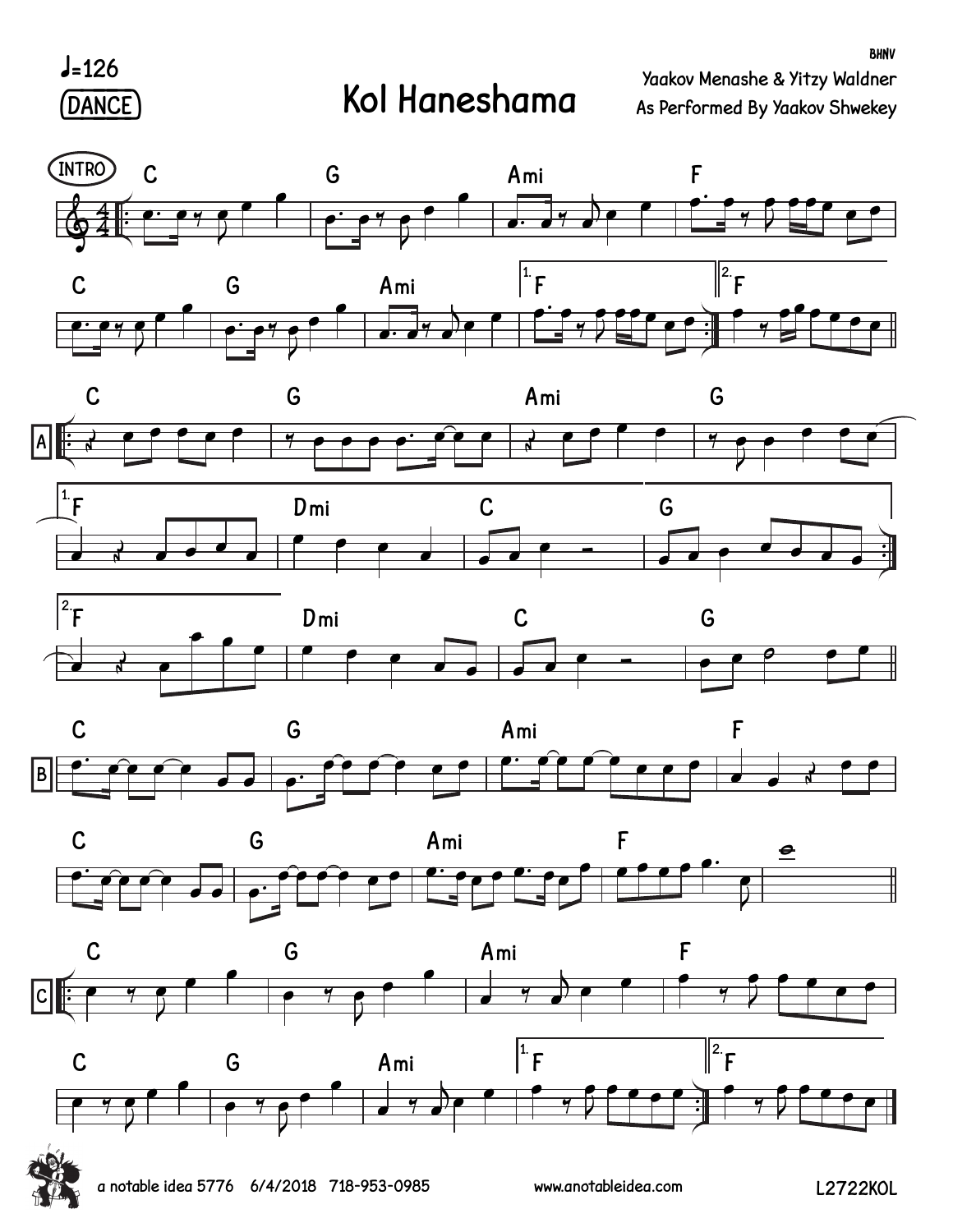$J = 75$ (BALLAD)

### A Mothers Promise

**BHNV** Yitzy Waldner/Yaakov Shwekey As Performed By Yaakov Shwekey

![](_page_38_Figure_3.jpeg)

![](_page_38_Figure_4.jpeg)

![](_page_38_Figure_5.jpeg)

![](_page_38_Figure_6.jpeg)

![](_page_38_Figure_7.jpeg)

![](_page_38_Figure_8.jpeg)

![](_page_38_Picture_9.jpeg)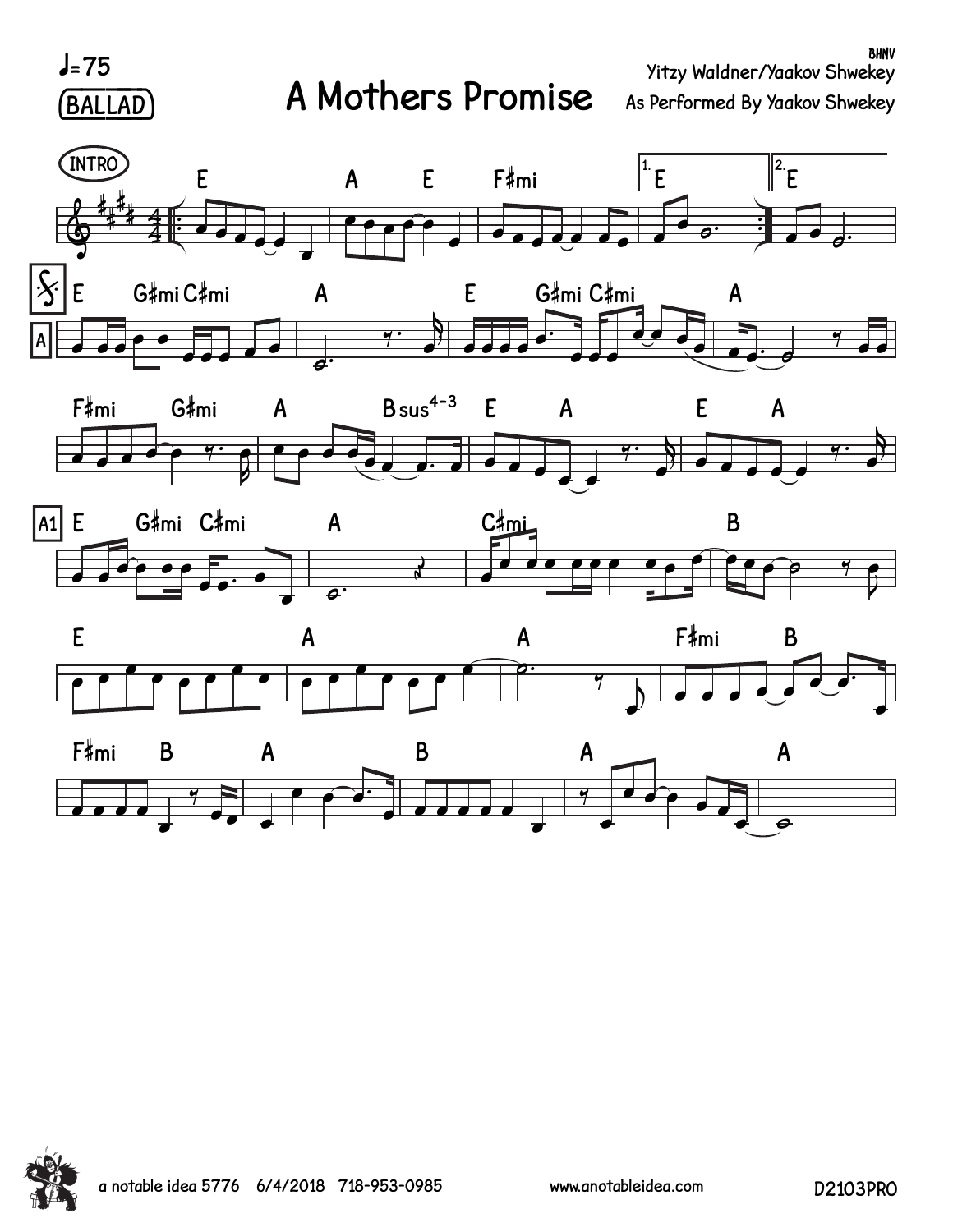![](_page_39_Figure_1.jpeg)

 $-2-$ 

![](_page_39_Figure_2.jpeg)

![](_page_39_Figure_3.jpeg)

![](_page_39_Figure_4.jpeg)

![](_page_39_Figure_5.jpeg)

![](_page_39_Figure_6.jpeg)

![](_page_39_Figure_7.jpeg)

![](_page_39_Picture_8.jpeg)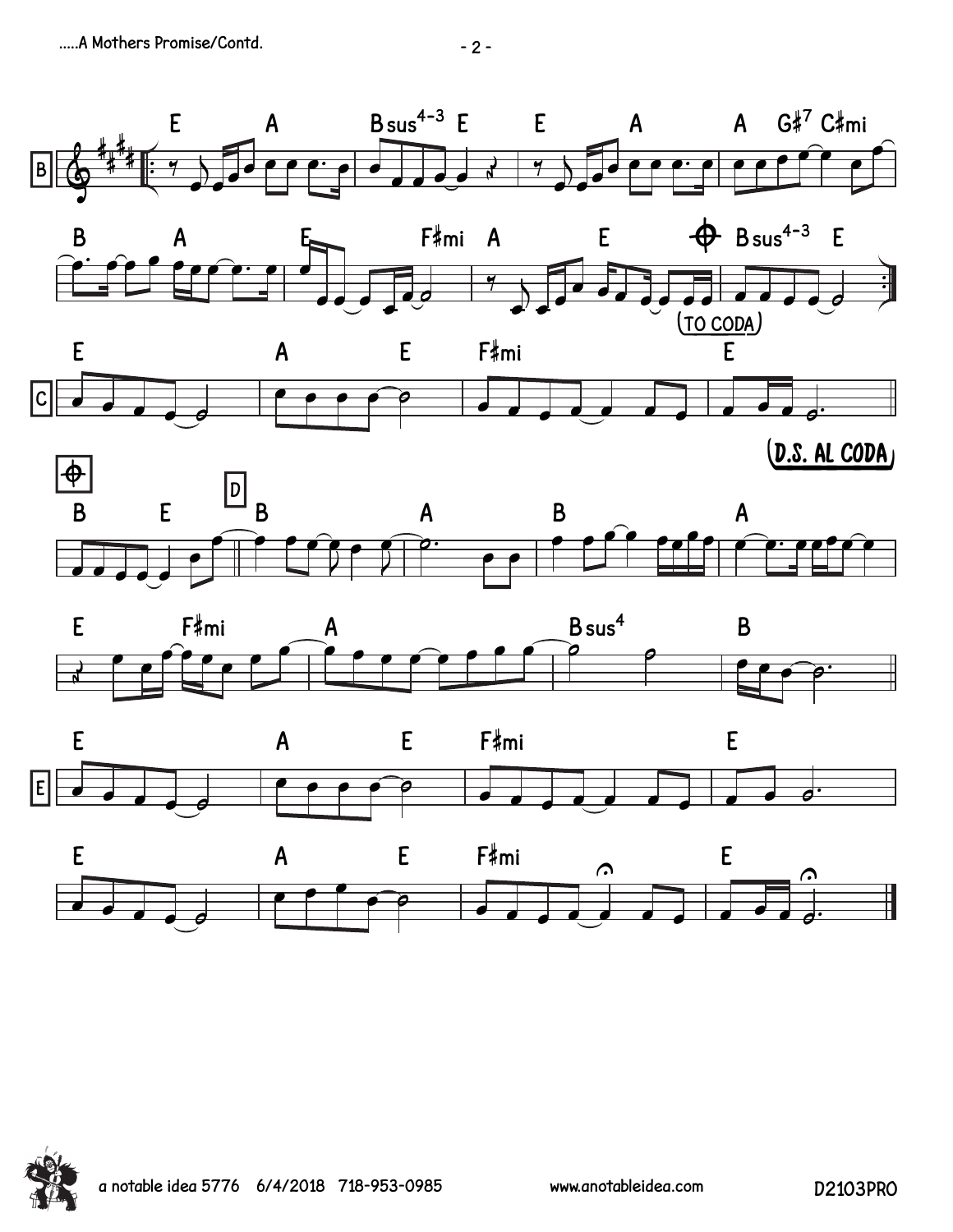$J=75$ (BALLAD)

### A Mothers Promise

**BHNV** Yitzy Waldner/Yaakov Shwekey As Performed By Yaakov Shwekey

![](_page_40_Figure_3.jpeg)

![](_page_40_Figure_4.jpeg)

![](_page_40_Figure_5.jpeg)

![](_page_40_Figure_6.jpeg)

![](_page_40_Figure_7.jpeg)

![](_page_40_Picture_8.jpeg)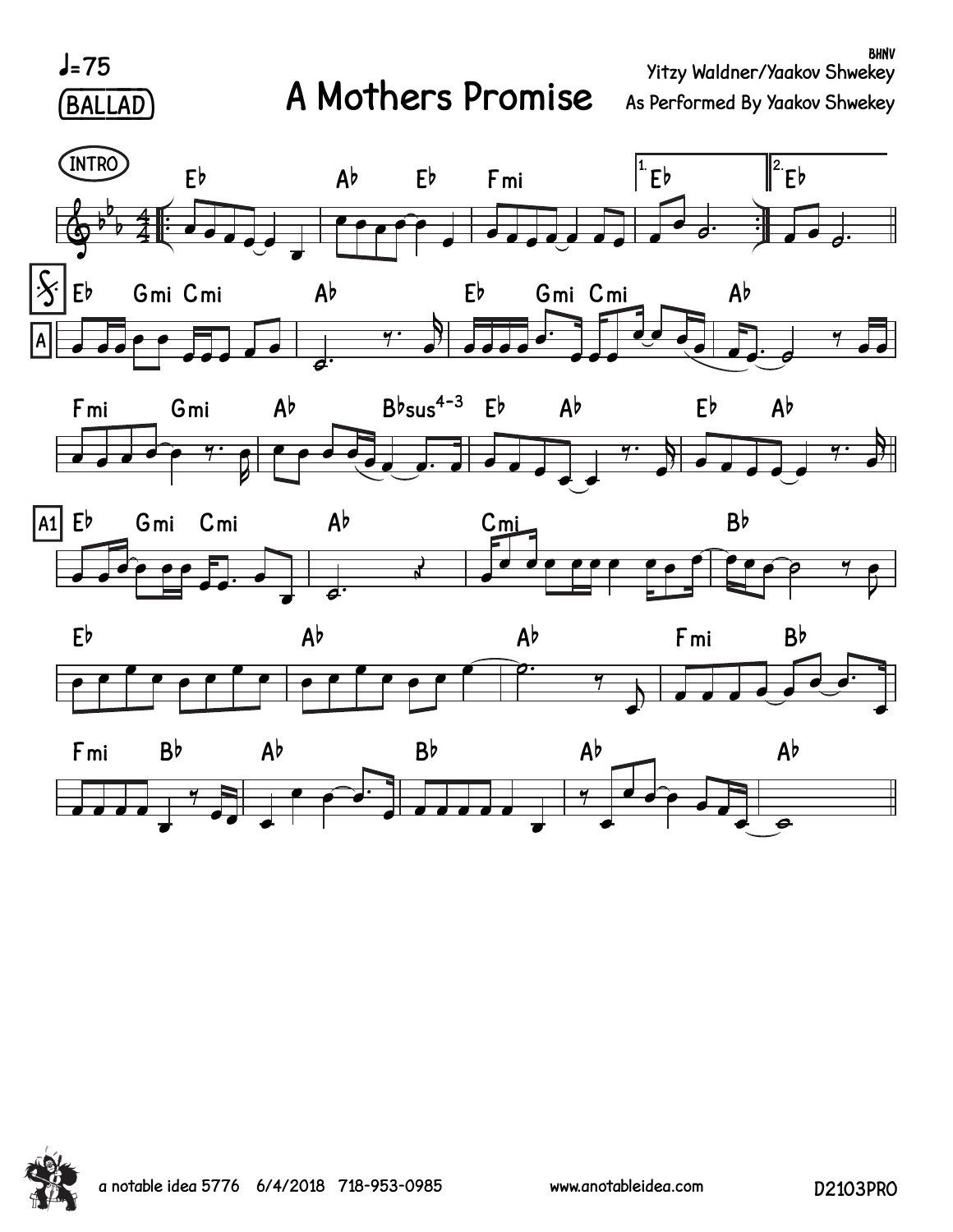![](_page_41_Figure_1.jpeg)

 $-2-$ 

![](_page_41_Figure_2.jpeg)

![](_page_41_Figure_3.jpeg)

![](_page_41_Figure_4.jpeg)

![](_page_41_Figure_5.jpeg)

![](_page_41_Figure_6.jpeg)

![](_page_41_Figure_7.jpeg)

![](_page_41_Picture_8.jpeg)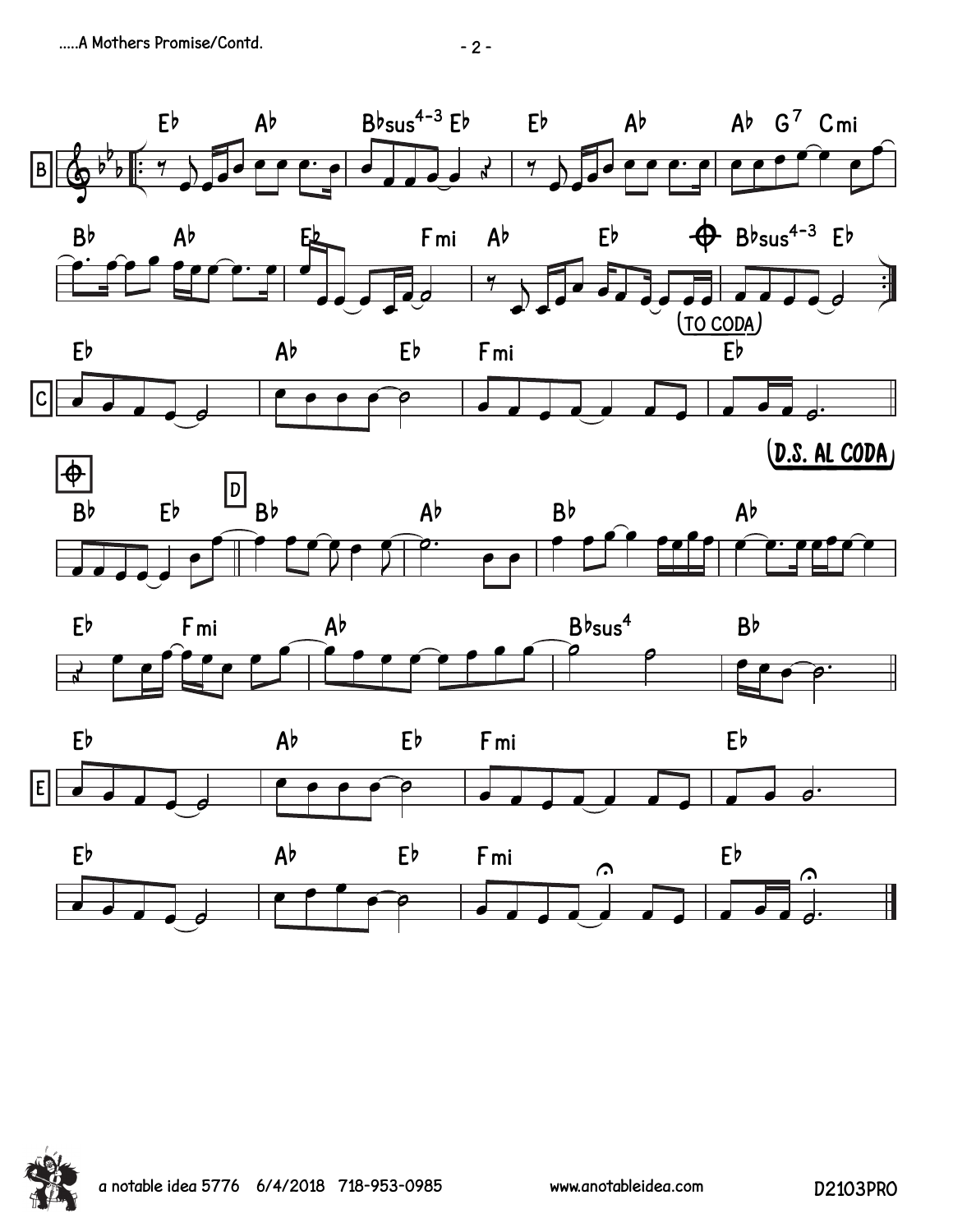$J = 75$ (BALLAD)

## A Mothers Promise

**BHNV** Yitzy Waldner/Yaakov Shwekey As Performed By Yaakov Shwekey

![](_page_42_Figure_3.jpeg)

![](_page_42_Figure_4.jpeg)

![](_page_42_Figure_5.jpeg)

![](_page_42_Figure_6.jpeg)

![](_page_42_Figure_7.jpeg)

![](_page_42_Figure_8.jpeg)

![](_page_42_Picture_9.jpeg)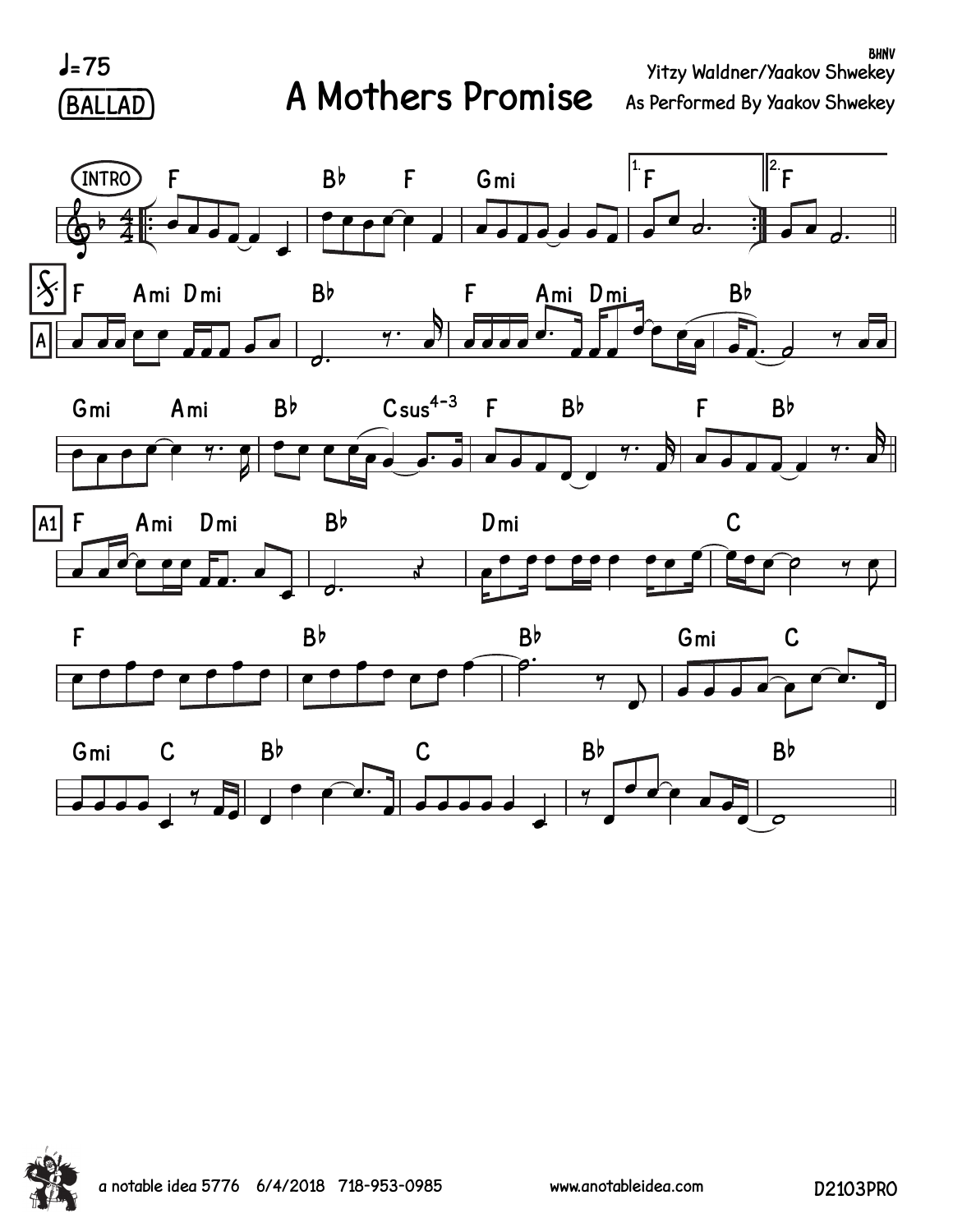![](_page_43_Figure_1.jpeg)

![](_page_43_Figure_2.jpeg)

![](_page_43_Figure_3.jpeg)

![](_page_43_Figure_4.jpeg)

![](_page_43_Figure_5.jpeg)

![](_page_43_Figure_6.jpeg)

![](_page_43_Figure_7.jpeg)

![](_page_43_Picture_8.jpeg)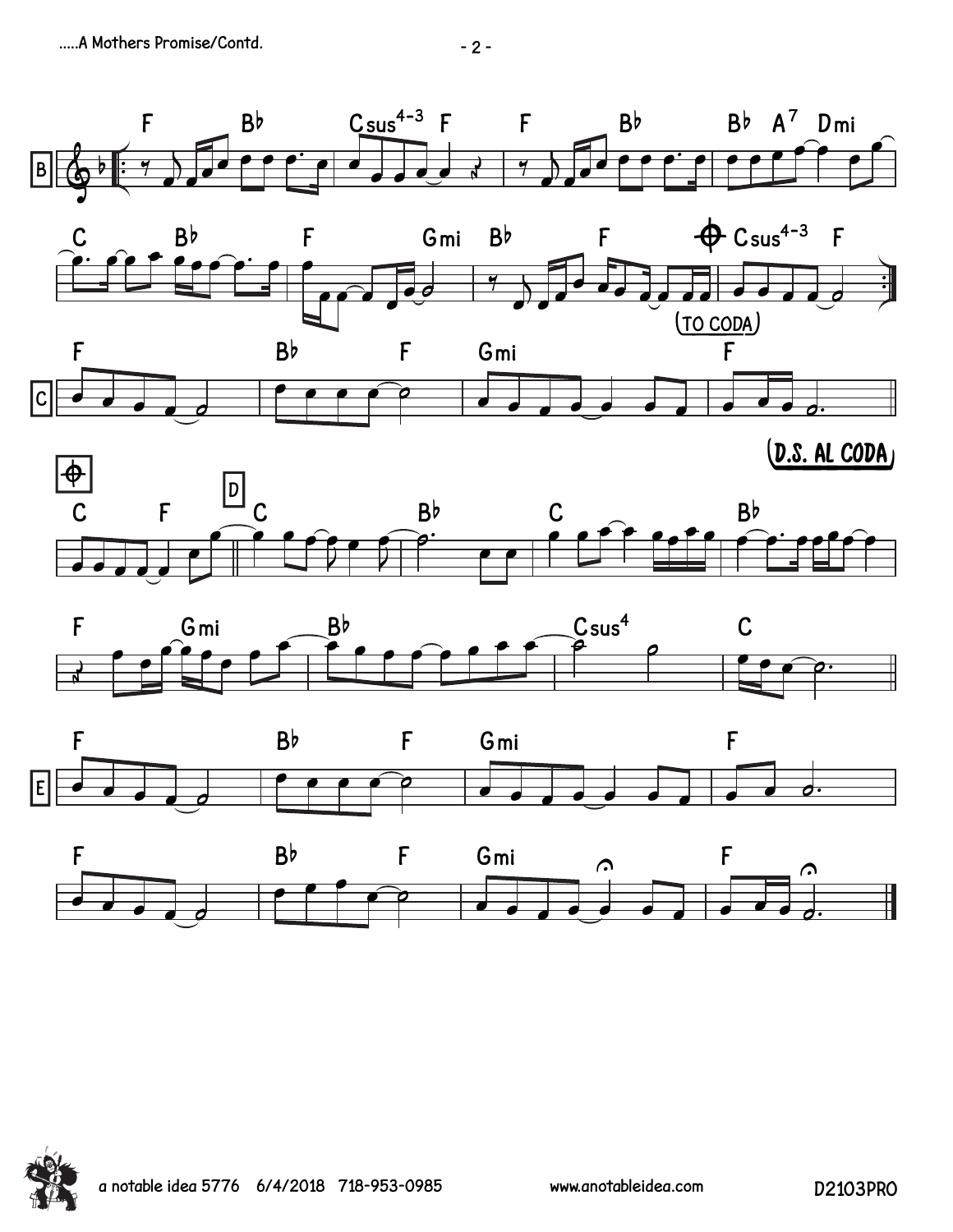One Heart

Yitzy Waldner/Miriam Israeli As Performed By Yaakov Shwekey

![](_page_44_Figure_3.jpeg)

![](_page_44_Figure_4.jpeg)

![](_page_44_Figure_5.jpeg)

![](_page_44_Figure_6.jpeg)

![](_page_44_Figure_7.jpeg)

![](_page_44_Picture_8.jpeg)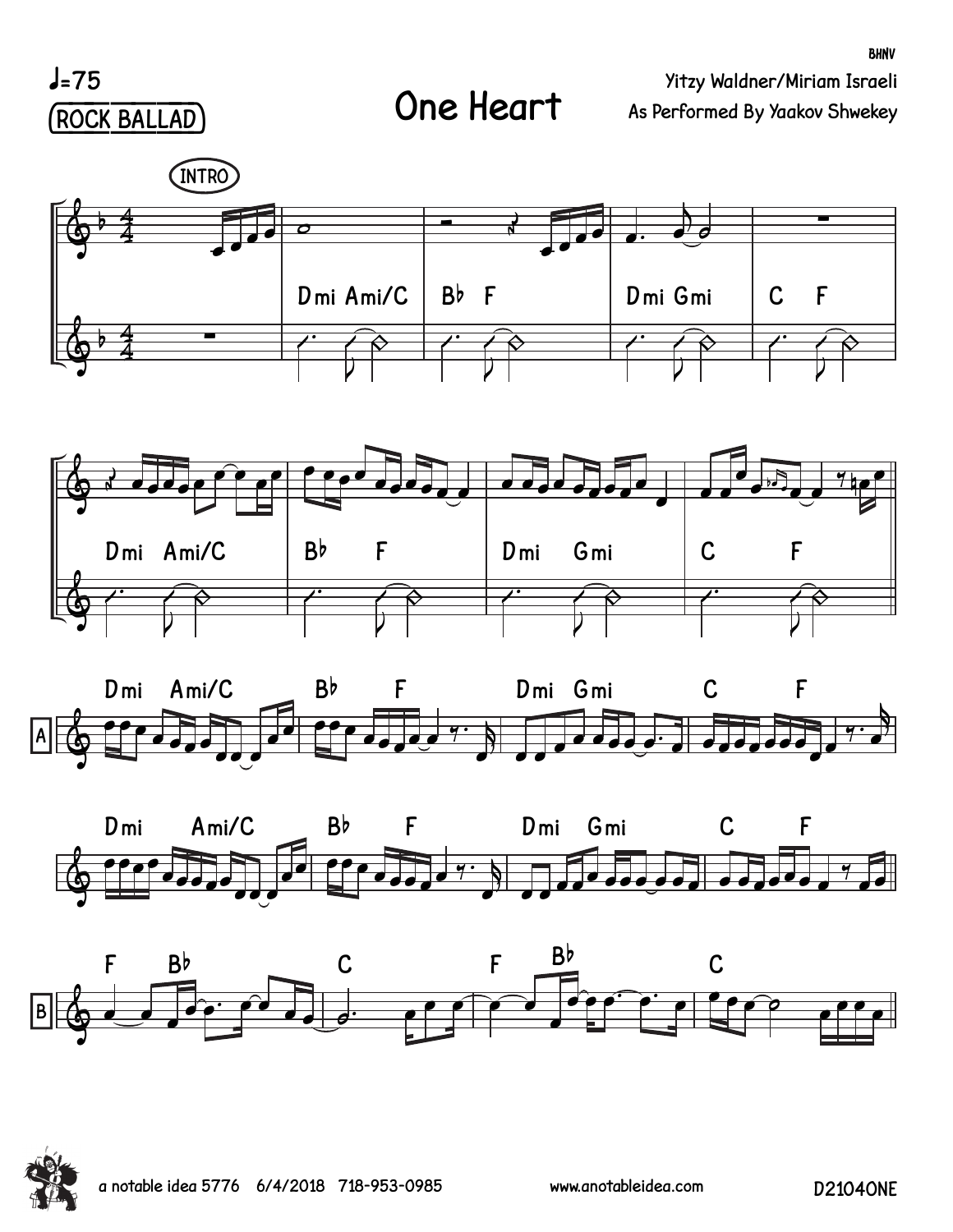![](_page_45_Figure_1.jpeg)

![](_page_45_Picture_2.jpeg)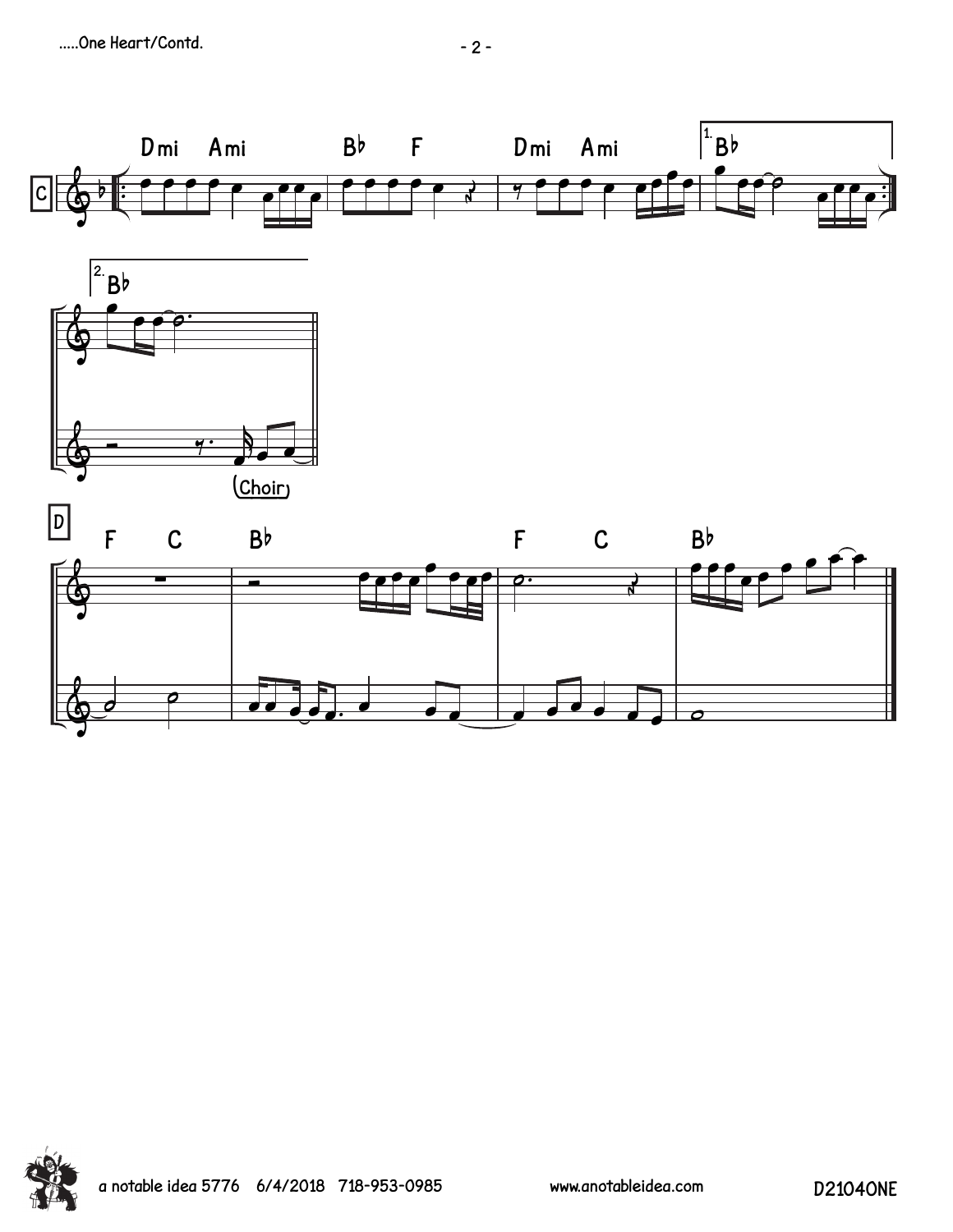Yitzy Waldner/Miriam Israeli As Performed By Yaakov Shwekey

![](_page_46_Figure_3.jpeg)

![](_page_46_Figure_4.jpeg)

![](_page_46_Figure_5.jpeg)

![](_page_46_Figure_6.jpeg)

![](_page_46_Figure_7.jpeg)

![](_page_46_Picture_8.jpeg)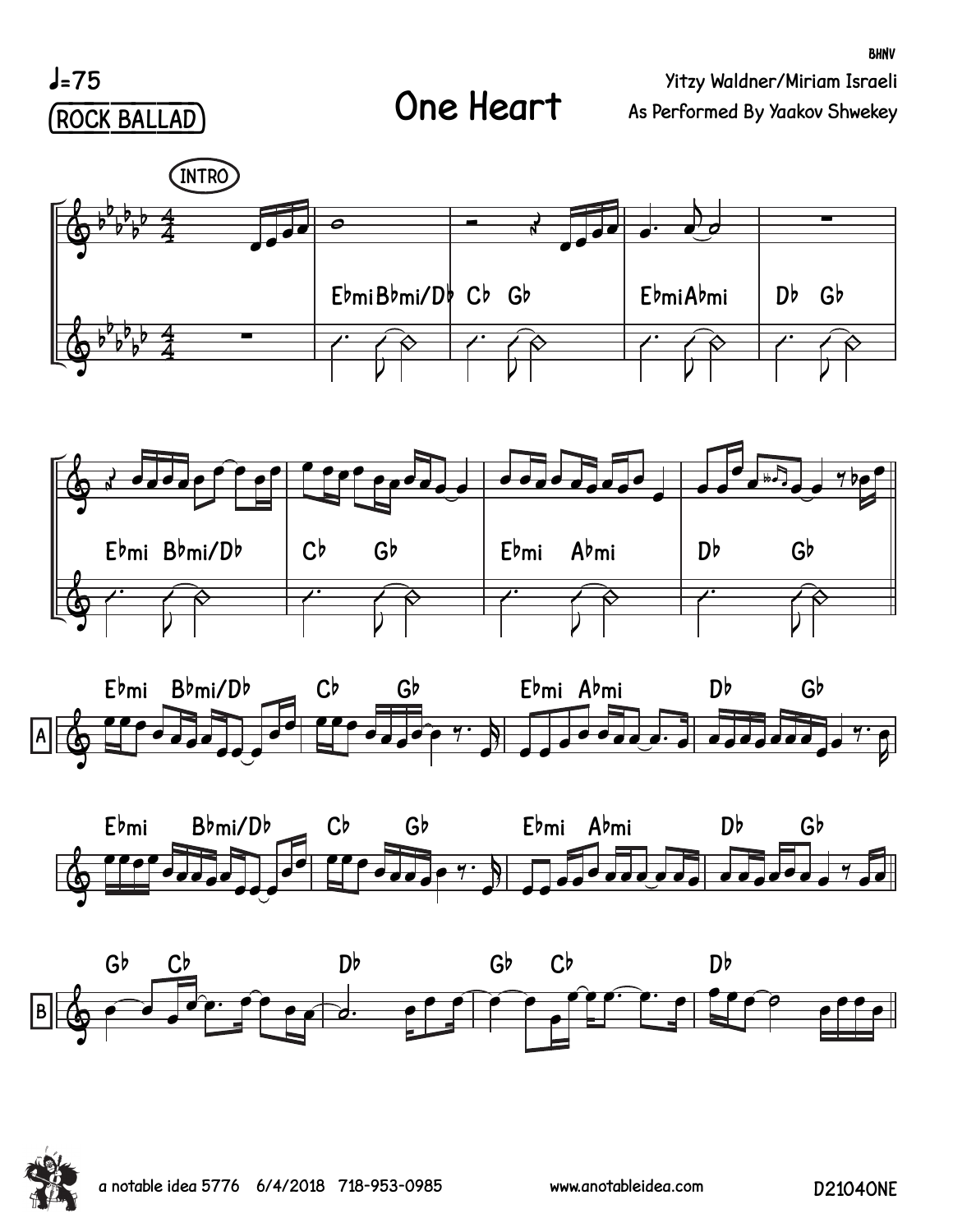![](_page_47_Picture_1.jpeg)

![](_page_47_Picture_2.jpeg)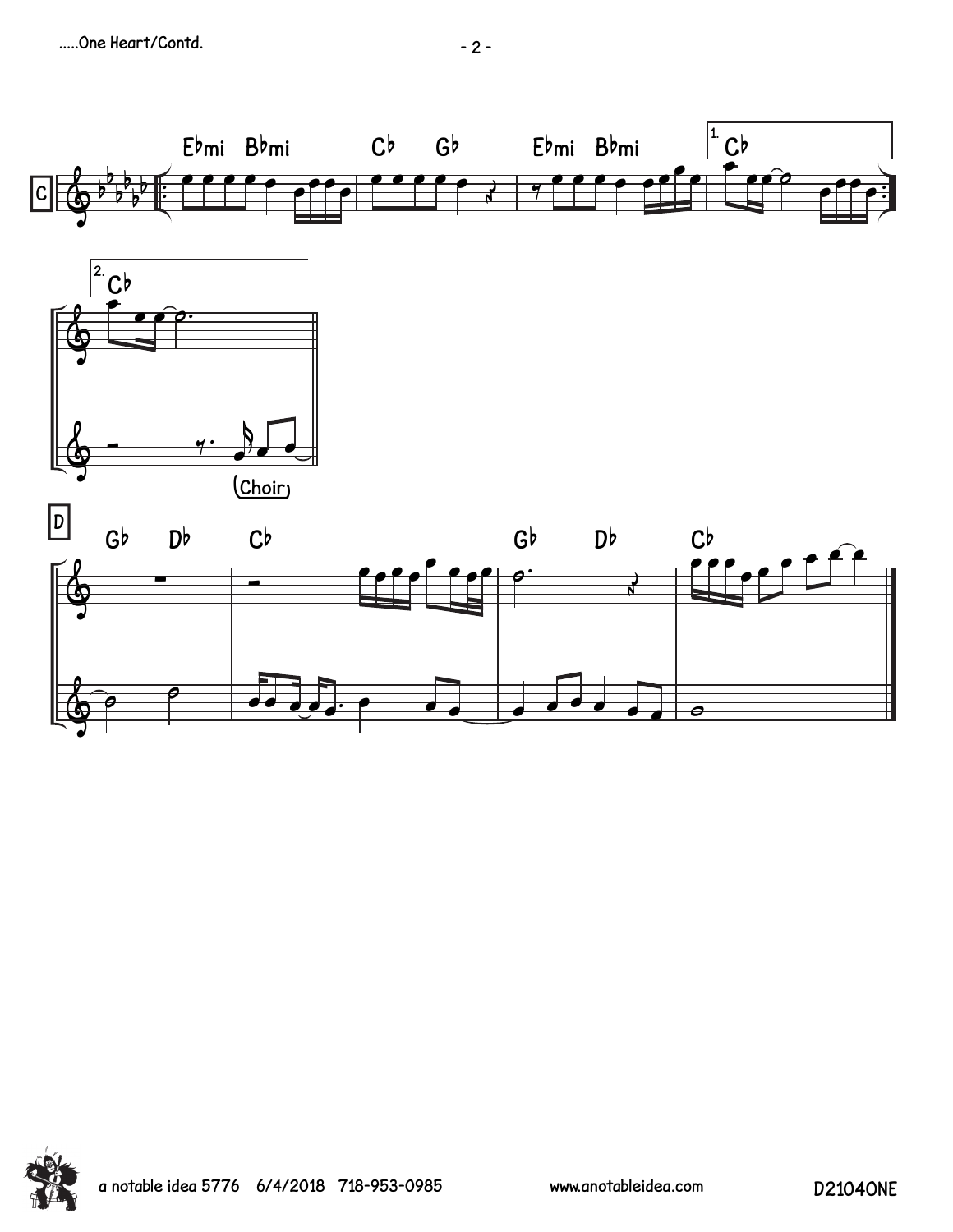$J = 75$ ROCK BALLAD

One Heart

Yitzy Waldner/Miriam Israeli As Performed By Yaakov Shwekey

![](_page_48_Figure_3.jpeg)

![](_page_48_Figure_4.jpeg)

![](_page_48_Figure_5.jpeg)

![](_page_48_Figure_6.jpeg)

![](_page_48_Figure_7.jpeg)

![](_page_48_Picture_8.jpeg)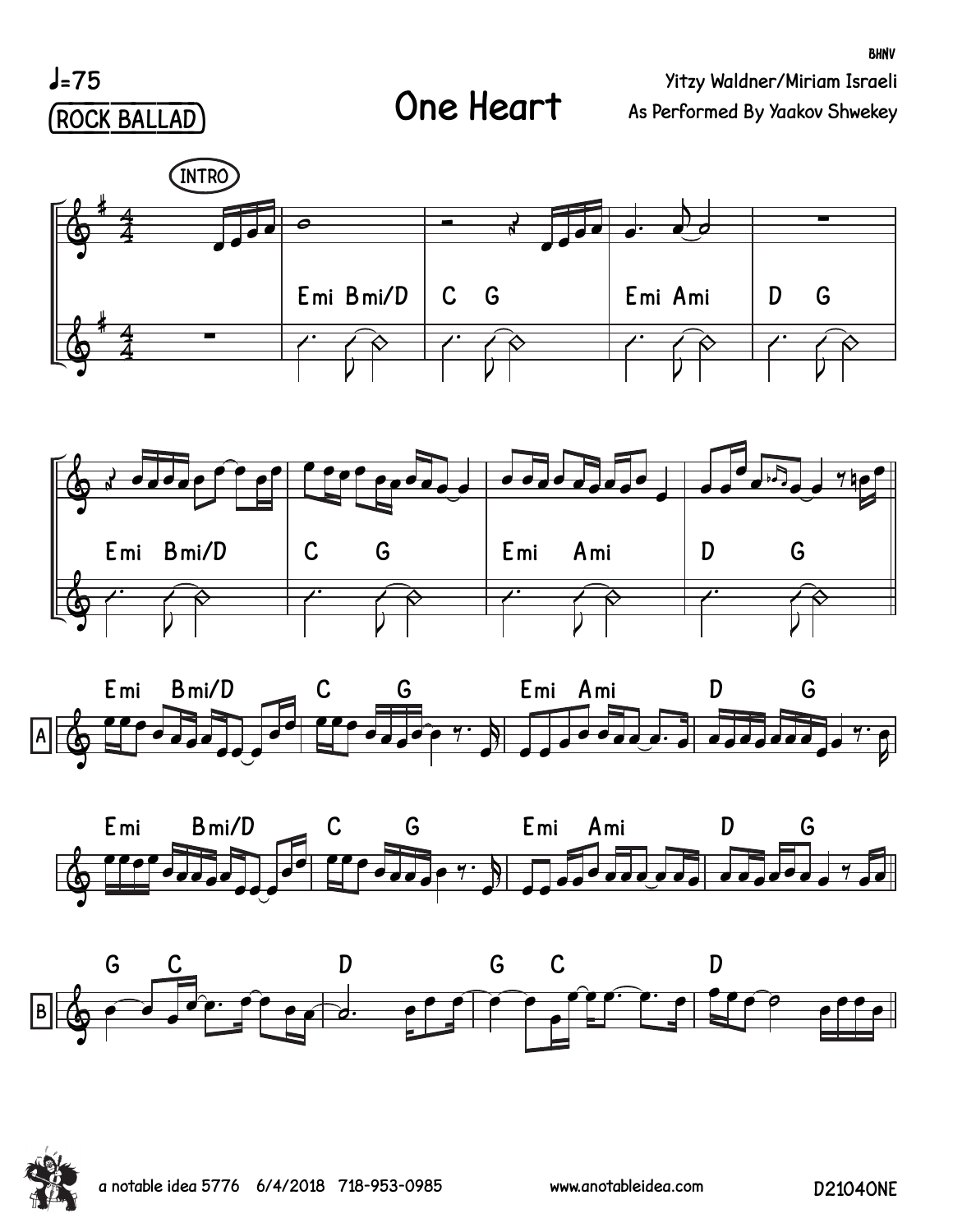![](_page_49_Figure_1.jpeg)

![](_page_49_Picture_2.jpeg)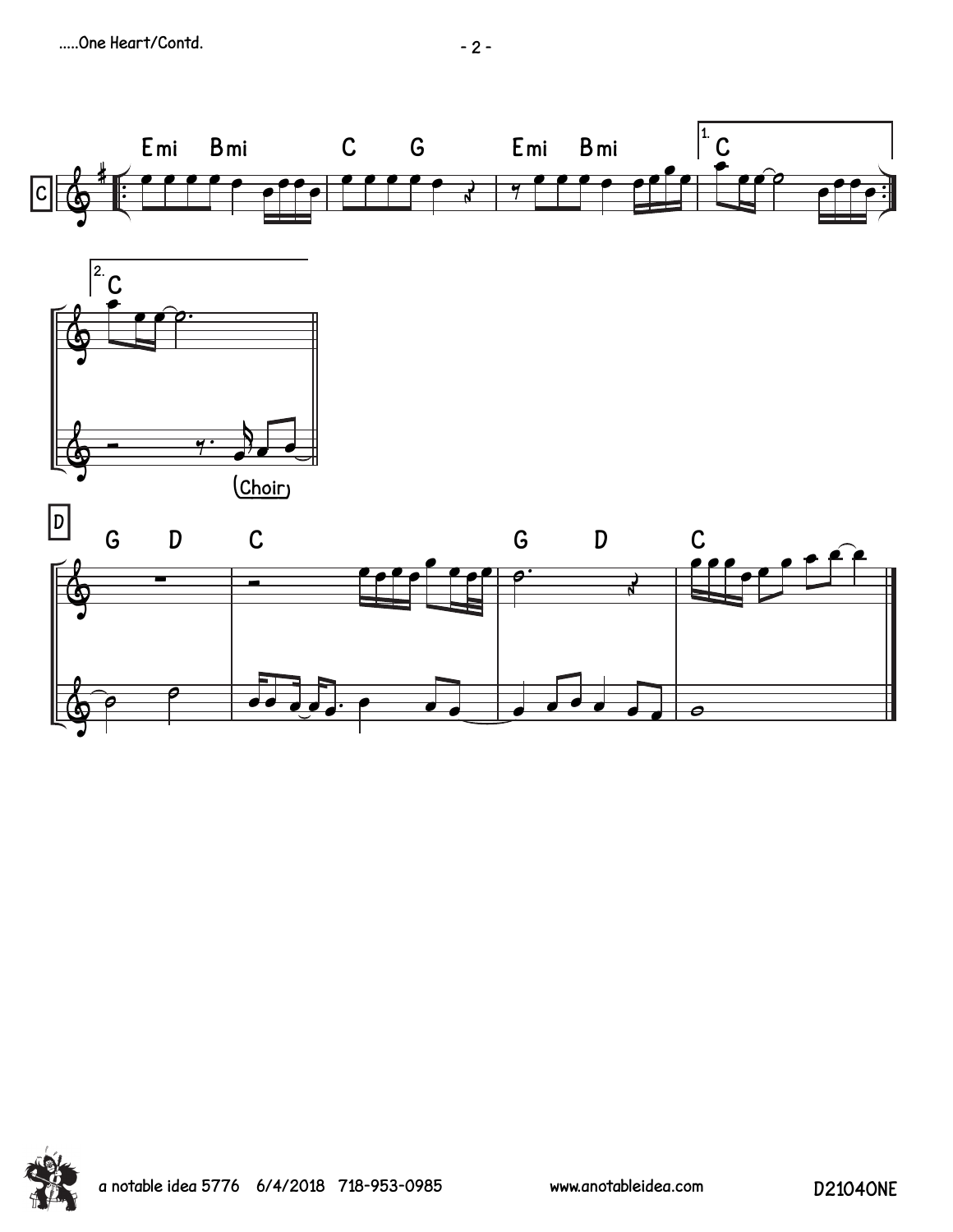One Heart

Yitzy Waldner/Miriam Israeli As Performed By Yaakov Shwekey

![](_page_50_Figure_3.jpeg)

![](_page_50_Figure_4.jpeg)

![](_page_50_Figure_5.jpeg)

![](_page_50_Figure_6.jpeg)

![](_page_50_Figure_7.jpeg)

![](_page_50_Picture_8.jpeg)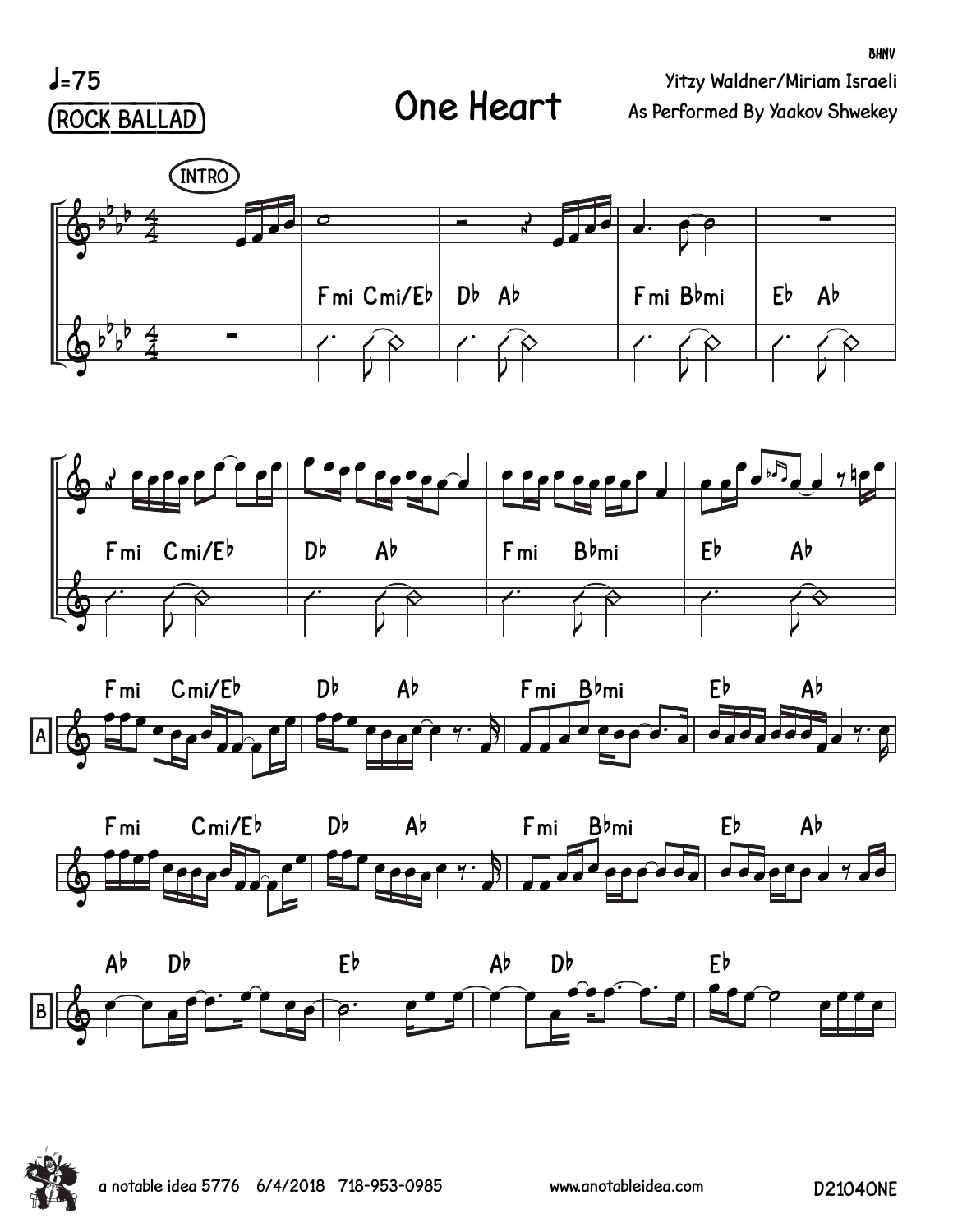![](_page_51_Picture_1.jpeg)

![](_page_51_Picture_2.jpeg)